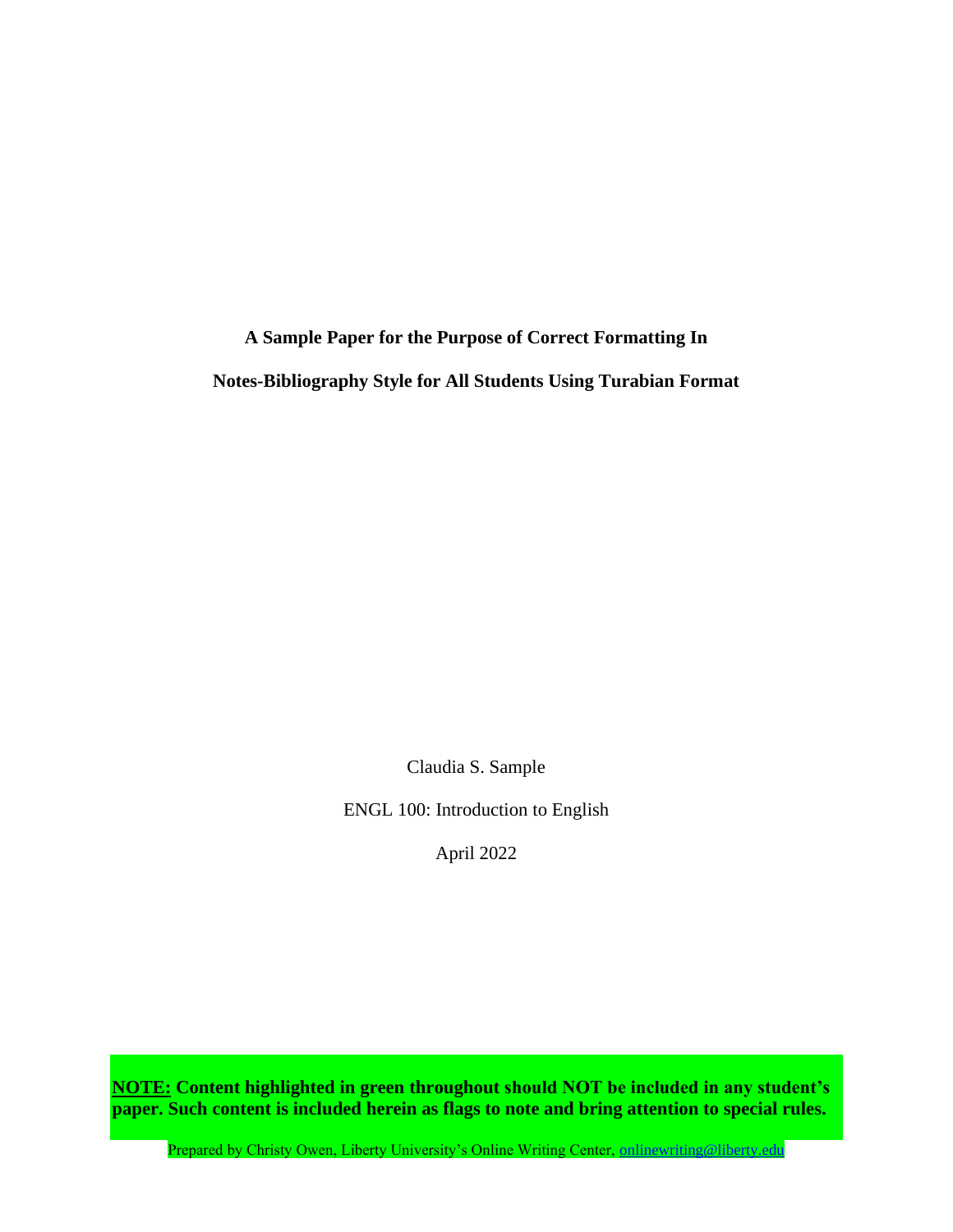| <i>(not Table of Contents)</i><br>Only include in graduate/doctoral level papers; shown here for ease of access and visualization |
|-----------------------------------------------------------------------------------------------------------------------------------|
|                                                                                                                                   |
|                                                                                                                                   |
|                                                                                                                                   |
|                                                                                                                                   |
|                                                                                                                                   |
|                                                                                                                                   |
|                                                                                                                                   |
|                                                                                                                                   |
|                                                                                                                                   |
|                                                                                                                                   |
|                                                                                                                                   |
|                                                                                                                                   |
|                                                                                                                                   |
|                                                                                                                                   |
|                                                                                                                                   |
|                                                                                                                                   |
|                                                                                                                                   |
|                                                                                                                                   |
|                                                                                                                                   |
|                                                                                                                                   |
|                                                                                                                                   |

# **Contents**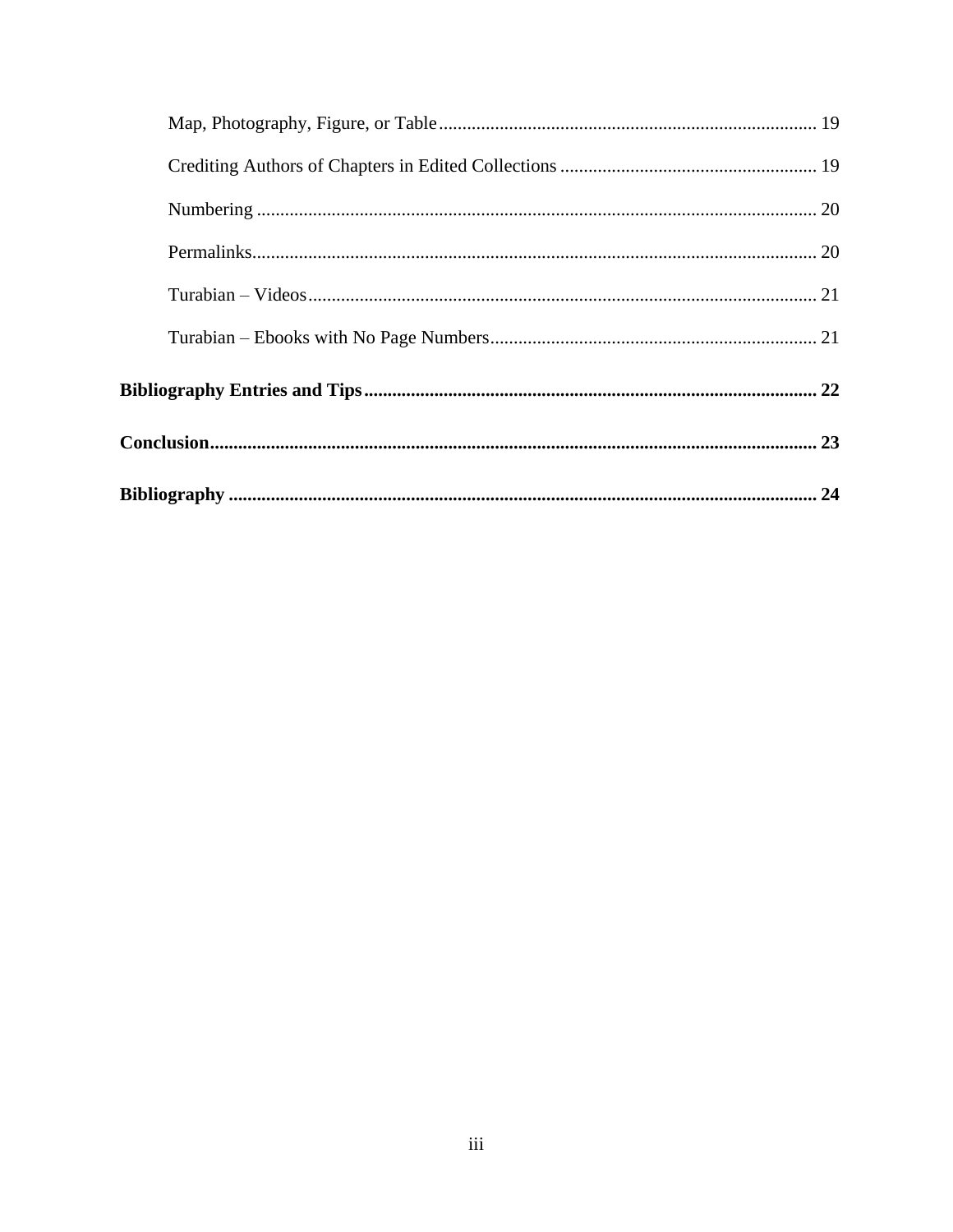"Turabian" style is an abbreviated version of the more-comprehensive "Chicago" style. Turabian is named for Kate L. Turabian, the author of *A Manual for Writers of Research Papers, Thesis, and Dissertations: Chicago Style for Students & Researchers*, which is currently in its 9th printed edition.<sup>1</sup> This sample paper will strive to provide students with all the foundational elements of a Turabian paper using the Notes-Bibliography format for students majoring in History, (some) Government, and Divinity programs of study. **All class assignments will follow the Notes-Bibliography format except book reviews**, which use the Author-Date format (*see the Author-Date section of the OWC's [Turabian Quick Guide](https://www.liberty.edu/casas/academic-success-center/turabian/quick-guide/) for resources on that format*).

Many incoming students have opted not to purchase the Turabian manual; this can have significant negative effects on those students' ability to learn and master Turabian format. Fortunately, Liberty University subscribes to the [Chicago Manual of](https://www-chicagomanualofstyle-org.ezproxy.liberty.edu/home.html) Style (CMOS) database in its Jerry Falwell Online Library for those students who do not have a current Turabian manual readily available to them. Since the Turabian manual is the official resource commonly used in academia, the Online Writing Center (OWC) strongly encourages students to buy the current Turabian manual (about \$10 for hard copy or electronic version). This sample paper, however, includes references to the correlating CMOS section(s), delineated by red hyperlinked text to denote the relevant CMOS section, in an effort to ensure all Liberty University students have the necessary resources to excel academically. It is not proper to include hyperlinks or colored lettering in academic class papers; those are merely included here for ease-of-access purposes.

<sup>&</sup>lt;sup>1</sup> Kate L. Turabian, *A Manual for Writers of Research Papers, Theses, and Dissertations, 9th ed. (Chicago:* University of Chicago Press, 2018).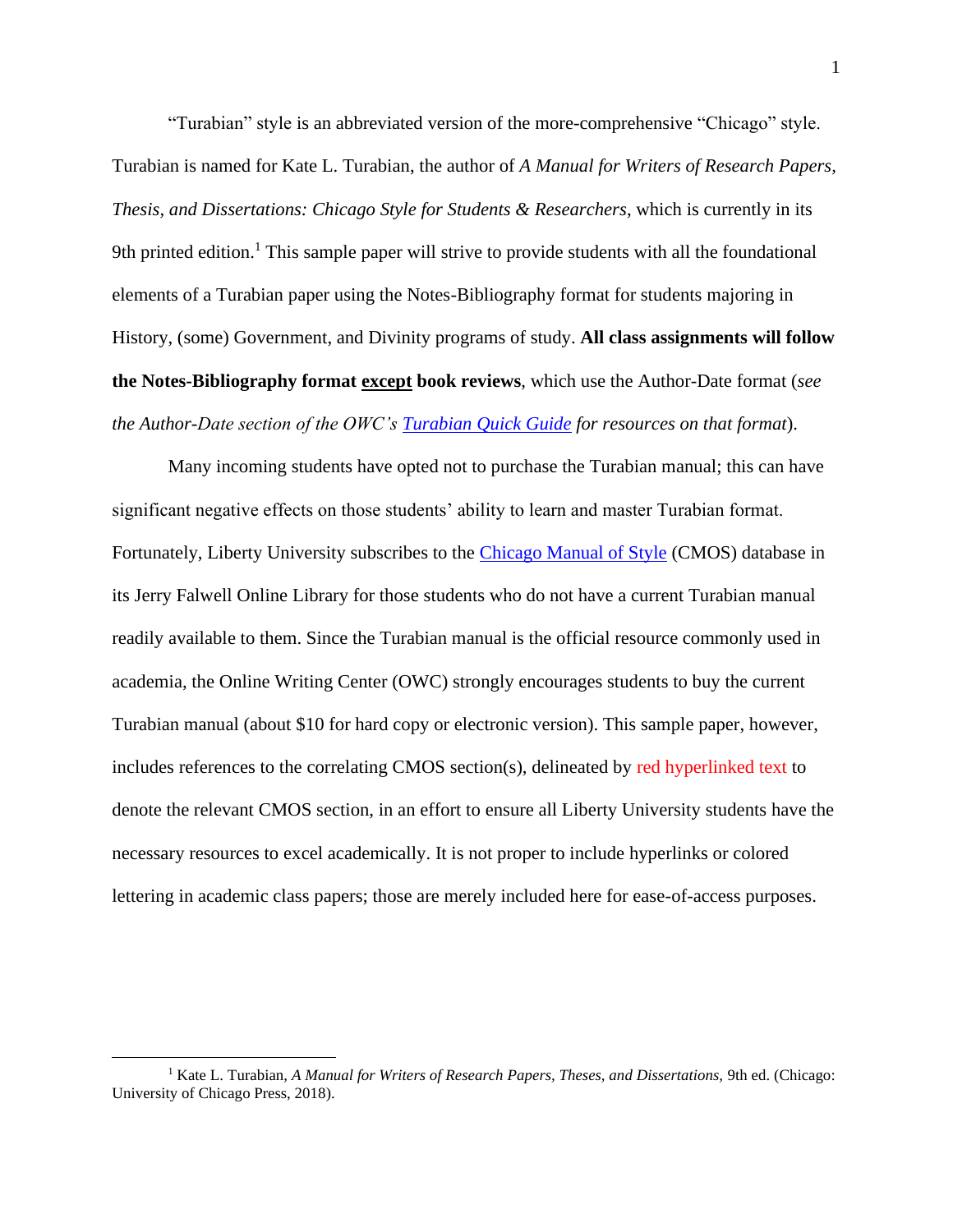This paper will focus primarily on the stylistic elements discussed in Chapters 16 and 17 of the Turabian manual<sup>2</sup> —*with some minor revisions.*<sup>3</sup> Students will need to incorporate proper grammatical elements to their papers as well, but those will not be addressed in detail herein.

*It is important to delineate that undergraduate students will not use headings, subheadings, or a contents page in most of their class papers. Graduate and doctoral students are recommended to include these elements for any paper with at least ten pages in the body, and required to do so in all papers with twenty or more pages in the body. Those elements are all included and illustrated throughout this sample paper for organization and ease-of-access purposes, but students should adhere to the parameters in their specific class assignment to determine whether or not they should include subheadings (and a contents page, when appropriate) in that class paper and use the appropriate template provided on the OWC's [Turabian Quick Guide page](https://www.liberty.edu/casas/academic-success-center/turabian/quick-guide/)***.**

Many students' papers will require an [introductory section](https://www-chicagomanualofstyle-org.ezproxy.liberty.edu/book/ed17/part1/ch01/psec047.html) that summarizes or previews the argument of the whole paper, though this is not universally required for all papers.<sup>4</sup> Note that the body of your paper should generally begin with the introductory paragraph itself (not with a heading titled Introduction, as used in years' past). Dissertations, theses, and longer papers may require a section delineated as Introduction (which would be bolded on the top line above your introductory paragraph); your instructions will specify that requirement. Turabian suggests that

<sup>2</sup> Turabian, *A Manual for Writers*, 149-235.

<sup>&</sup>lt;sup>3</sup> For example, footnote numbers in standard Turabian are not superscripted and are followed by a period (pages 149-50, 162, and 406 of the Turabian manual), but **Liberty University programs require superscripted numbers with no periods**, as depicted throughout this paper.

<sup>4</sup> Turabian, *A Manual for Writers*, 400, 402.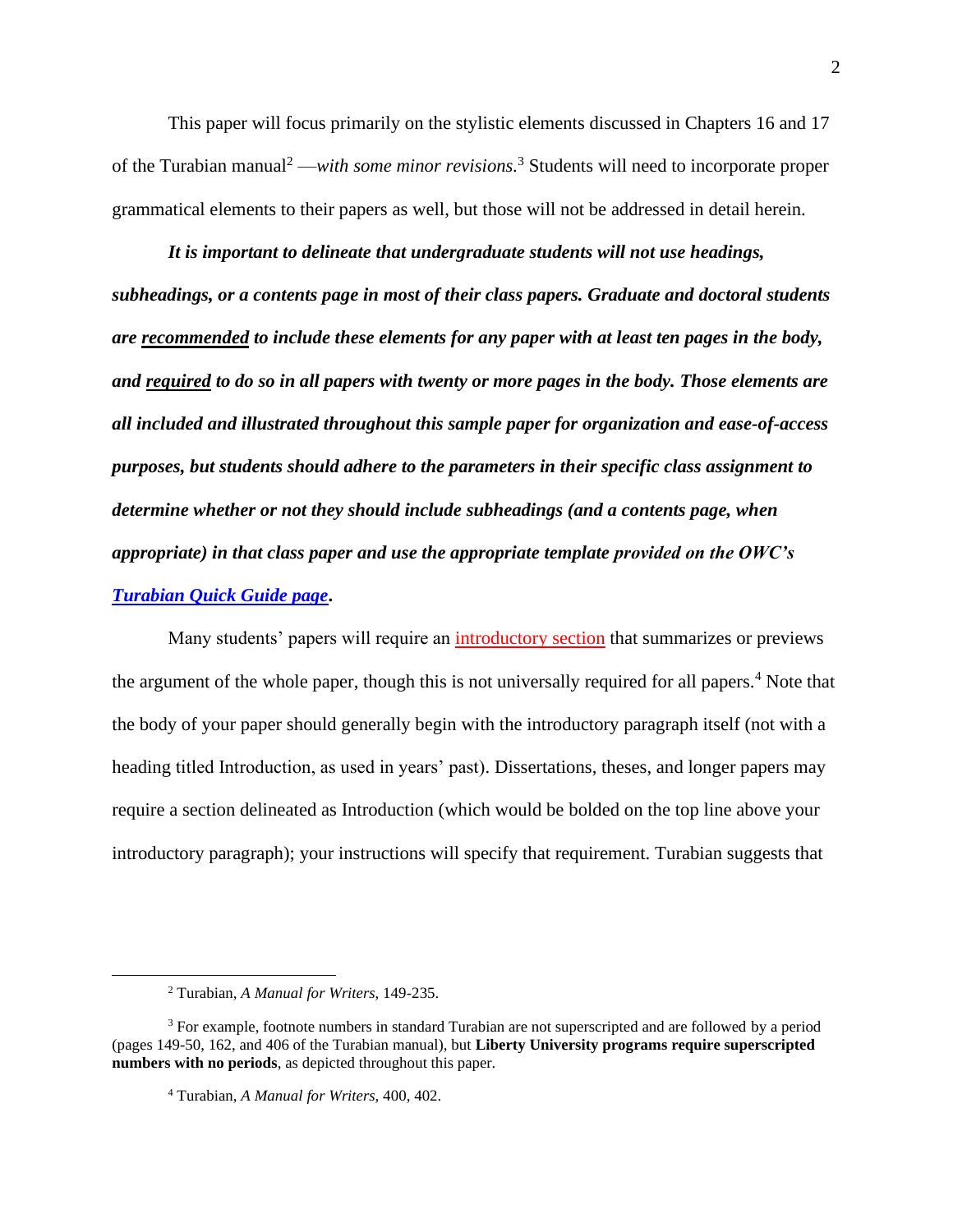"most introductions run about 10 percent of the whole."<sup>5</sup> She also suggests that conclusions are typically shorter than introductions.

#### **Ibid.**

<span id="page-5-0"></span>The abbreviation *ibid.* is used in most cases to refer to "the same" source cited immediately before *on the same page<sup>6</sup>*—in this case, footnotes #5 and #6 on the prior page. One of the changes in the 9<sup>th</sup> edition of the Turabian manual was to discourage the use of the term *ibid*. However, all schools and departments within Liberty University have universally decided to continue to require and encourage its use at this time, as it is a long-used historical term that will occur in many scholarly resources printed prior to 2018, including most seminal works. As such, students are instructed to disregard Turabian's 2018 position on the use of *ibid*. for all Liberty University coursework.

The term *ibid.* itself is a Latin abbreviation (which is why it is italicized in the text of a sentence), so <u>do</u> include the period. Capitalize it when it begins the footnote, since it depicts the beginning of a sentence, but do **not** italicize the term in notes. 7 If the page numbers for that footnote and the one preceding it differ, use Ibid. followed by a comma and the correct page number(s), as shown in footnotes #5 and #6 on the previous page. If the page number is the same for both the current footnote and the one that precedes it, simply use the word Ibid. for that second footnote, as shown in footnote #8 below.

**Liberty University's History Department allows students to carry forward the use of ibid. onto subsequent pages as long as there are no other sources cited between them**. For

7 Ibid.

<sup>5</sup> Turabian, *A Manual for Writers*, 107.

<sup>6</sup> Ibid., 166-67.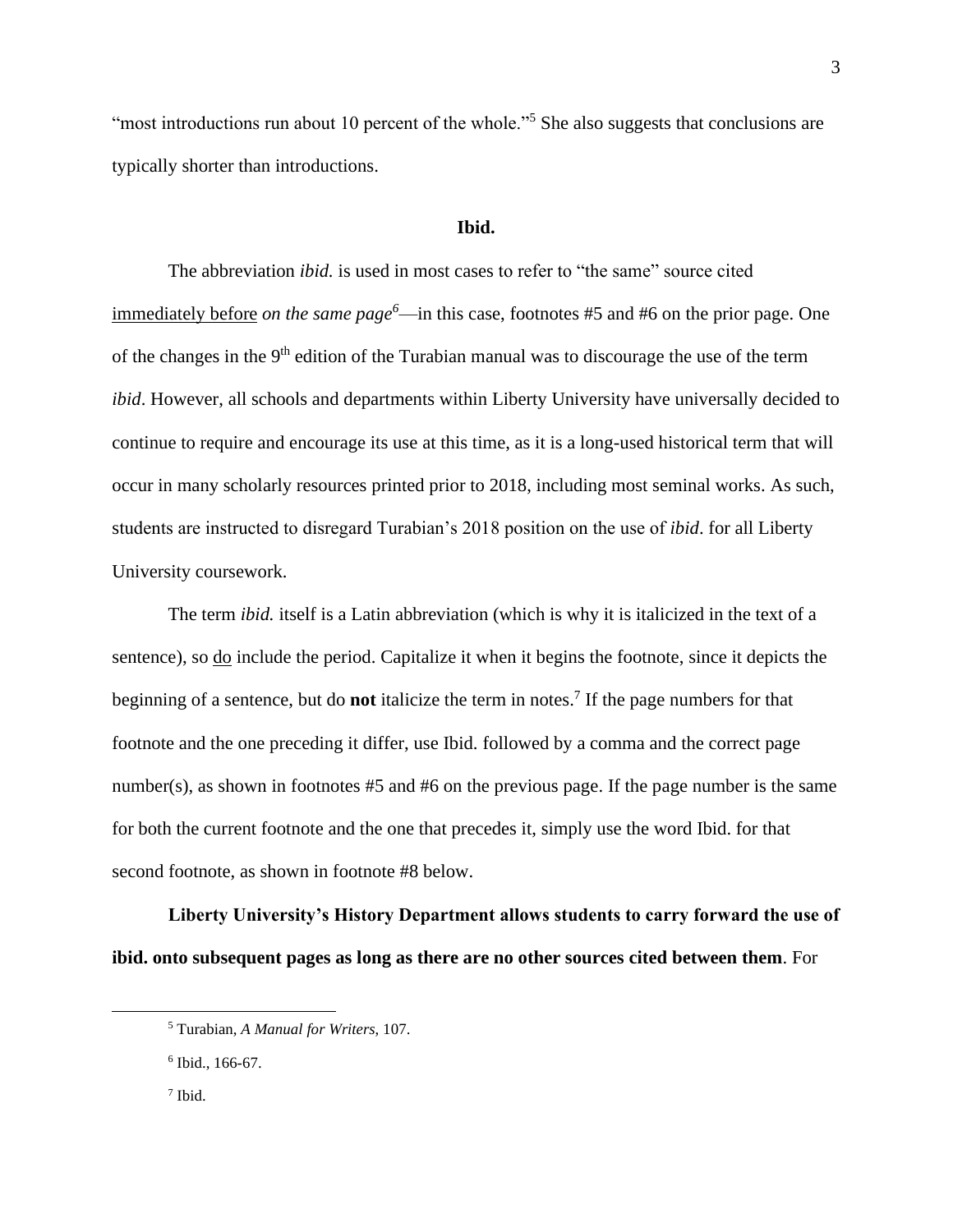all other students, however, each new page of a student's paper restarts the requirements, so the first footnoted citation to a source on each page would include the author's name and a shortened title (if previously cited), then students can resume using *ibid.* for subsequent consecutive citations on that page, as shown in footnotes #8 above and #12 below. Standard Turabian format allows two forms of shortened notes,<sup>8</sup> but Liberty University programs of study require the author-title version that includes both the author's name and a shortened version of the source's title. Footnote #11 below (and the first footnote on each new page referring to the Turabian manual) depicts a shortened note—where the author's name is given, along with a few words of the title. Always include the page number, whether using a full footnote or a shortened note.

#### **Basic Formatting**

#### **Overview**

<span id="page-6-1"></span><span id="page-6-0"></span>Turabian generally offers writers great flexibility in the choices they make regarding many stylistic elements.<sup>9</sup> However, Liberty University's schools and departments have adopted specific requirements as detailed herein. General formatting elements<sup>10</sup> required include:

- [One-inch margins](https://www-chicagomanualofstyle-org.ezproxy.liberty.edu/book/ed17/part1/ch02/psec010.html) on all four sides of the paper.
- Liberty University requires Times New Roman size 12-pt. font for all content in the paper itself, except Times New Roman 10-pt. font for all footnote content.

<sup>8</sup> Turabian, *A Manual for Writers*, 164-66.

<sup>9</sup> For example, Turabian does not specify a font size or style, although all programs of study at Liberty University using Turabian require Times New Romans, 12-point font. Many other elements are also left by Turabian up to individual writers; the OWC has incorporated its own educated judgment for those in this sample paper, but students have freedom to stray from those, where permitted in the Turabian manual.

<sup>10</sup> Turabian, *A Manual for Writers*, 384-87.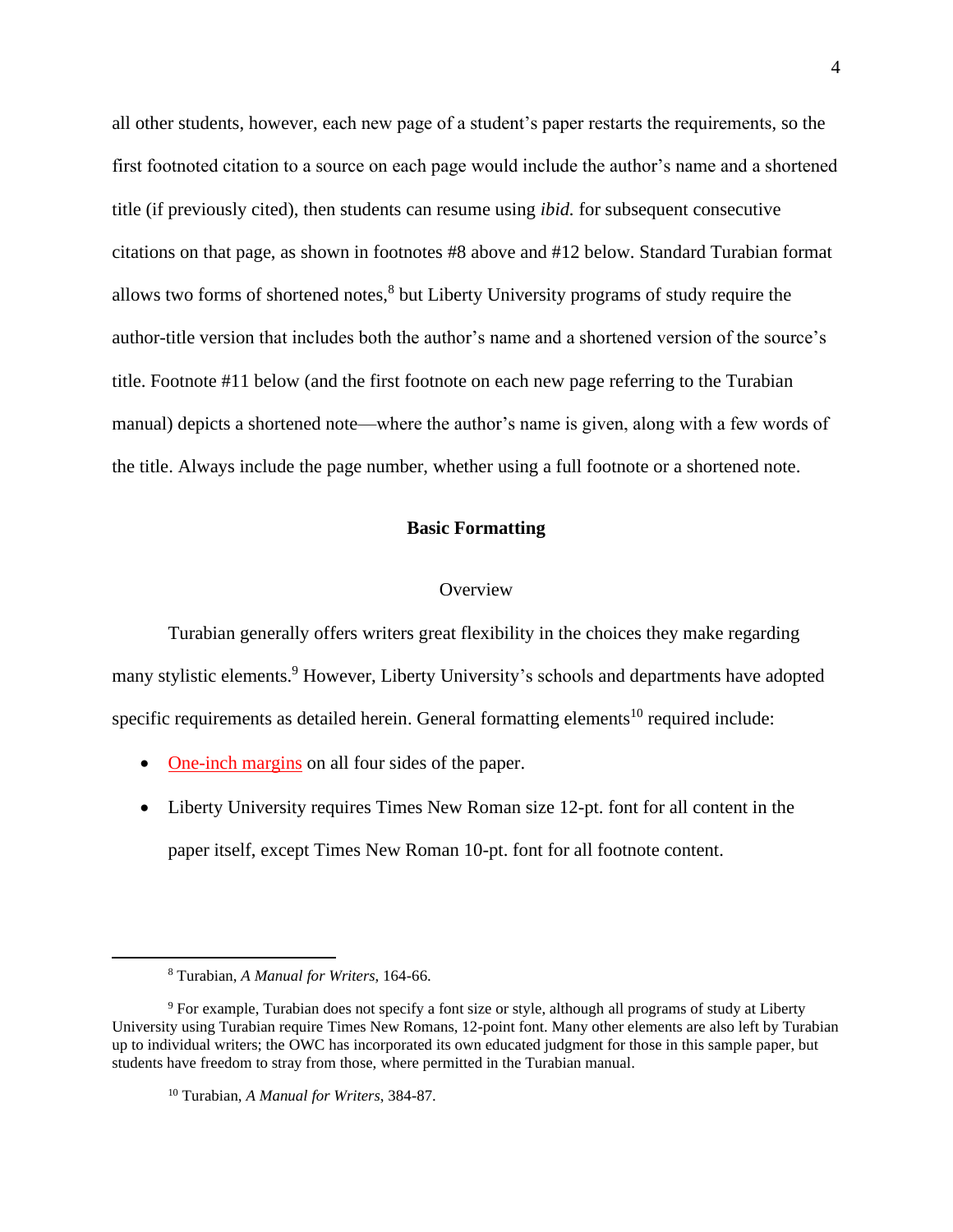- Double-spacing throughout the body of the paper, except in the footnotes, block quotes, table titles, and figure captions. Lists in appendices should be single-spaced, too.<sup>11</sup>
- <span id="page-7-0"></span>• Quotations should be blocked if the citation is five or more lines.

### Title Page

The Turabian manual provides two different examples and details for the title page format options.<sup>12</sup> Liberty University has adopted the more formal one, as shown in this sample paper and in the templates provided to students.

### Page Numbering

<span id="page-7-1"></span>The title page should not include any page number,<sup>13</sup> although it is considered the first page of any paper. The front matter (anything between the title page and the first page of the body of the paper) should be numbered with [lowercase Roman numerals](https://www-chicagomanualofstyle-org.ezproxy.liberty.edu/book/ed17/part1/ch01/psec007.html) centered in the footer, beginning with ii, to correspond with the fact that it begins on page two.<sup>14</sup> The paper's body, bibliography, and appendices display [Arabic numerals](https://www-chicagomanualofstyle-org.ezproxy.liberty.edu/book/ed17/part1/ch01/psec008.html) (i.e., 1, 2, 3) placed flush-right in the header, beginning with page 1 on the first page of the body of the paper.<sup>15</sup> Liberty University now offers students templates that are already formatted with pagination, margin, font, etc.

- <sup>13</sup> Ibid., 385.
- <sup>14</sup> Ibid., 386.
- <sup>15</sup> Ibid., 386.

<sup>11</sup> Turabian, *A Manual for Writers*, 385.

<sup>12</sup> Ibid., 391-92.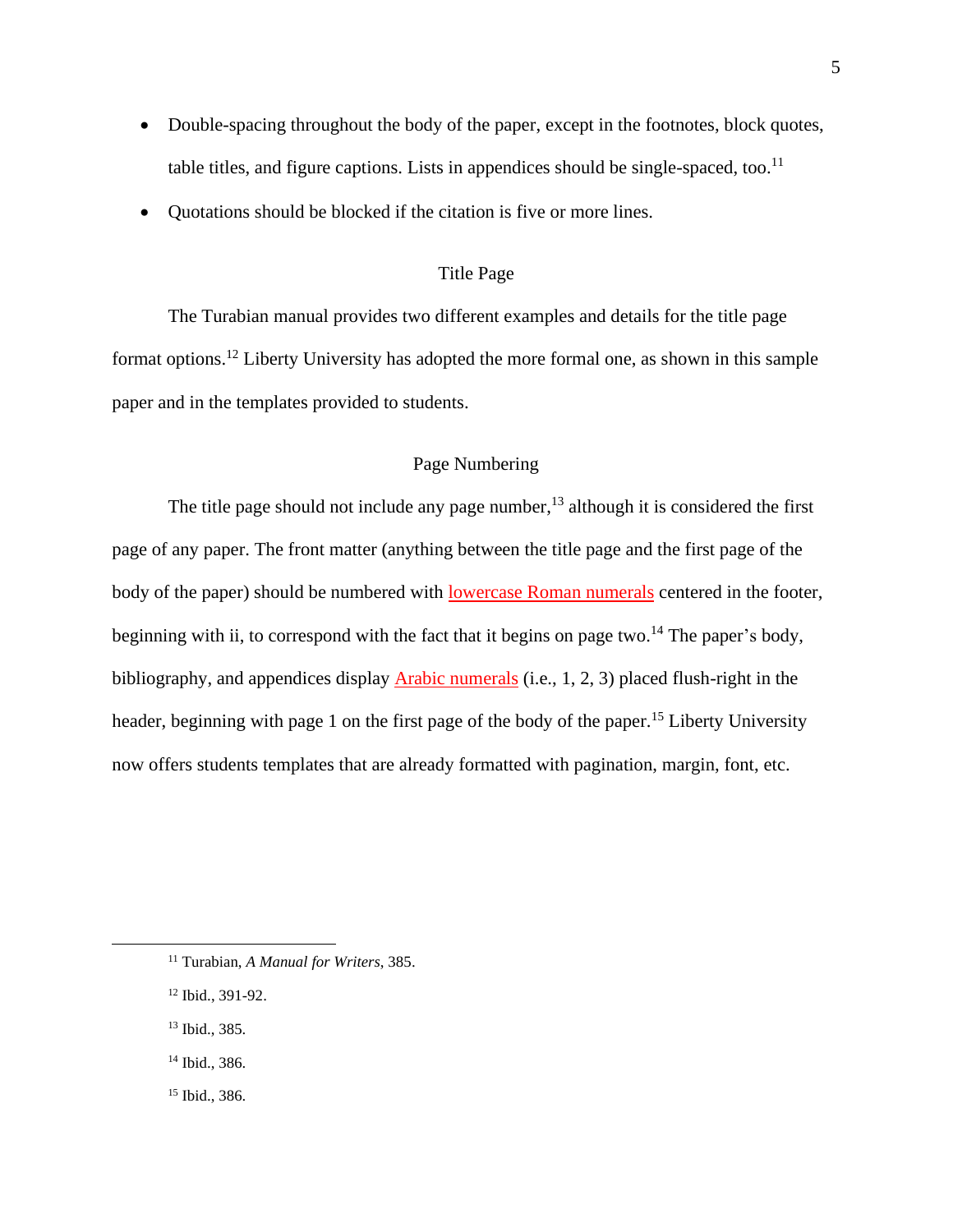#### Table of Contents

<span id="page-8-0"></span>Although this page/section is commonly referred to as the "table of contents," only the word ["Contents"](https://www-chicagomanualofstyle-org.ezproxy.liberty.edu/book/ed17/part1/ch01/figures/fig005.html) should appear at the top, centered, without the quotation marks.<sup>16</sup> Students may not need a table of contents, but one was included in this sample paper as a visual aid, and because it is lengthy enough to include subheadings. Liberty University assignments will specify if students are required to include subheadings and/or a contents page. Generally, subheadings and a contents page are required for assignments with twenty pages or more of content, and both are encouraged for assignments of ten to nineteen pages of content.

The table of contents can span more than one page when necessary, as it does in this sample paper. Double-space between each item but single-space the individual items themselves. Add an extra line between each of the major sections (including the front and back matter). It is important to note that a table of contents does not list the pages that precede it; only those pages that follow it. Be sure that the first letter of each word is capitalized (other than articles and prepositions within the phrase).

"Leaders" —the dots between the words on the left margin and their corresponding page numbers at the right margin in a table of contents—are acceptable. Only include the first page each element begins on; not the full page-span.<sup>17</sup> MS Word will automatically populate this.

Number all pages of this element with Roman numerals. If the table of contents is more than one page, do not repeat the title. Leave two blank lines between the title and the first listed item.<sup>18</sup> Single-space individual items listed but add a blank line after each item. Between the lists

<sup>16</sup> Turabian, *A Manual for Writers*, 390, 394-395.

<sup>17</sup> Ibid., 390.

<sup>18</sup> Ibid.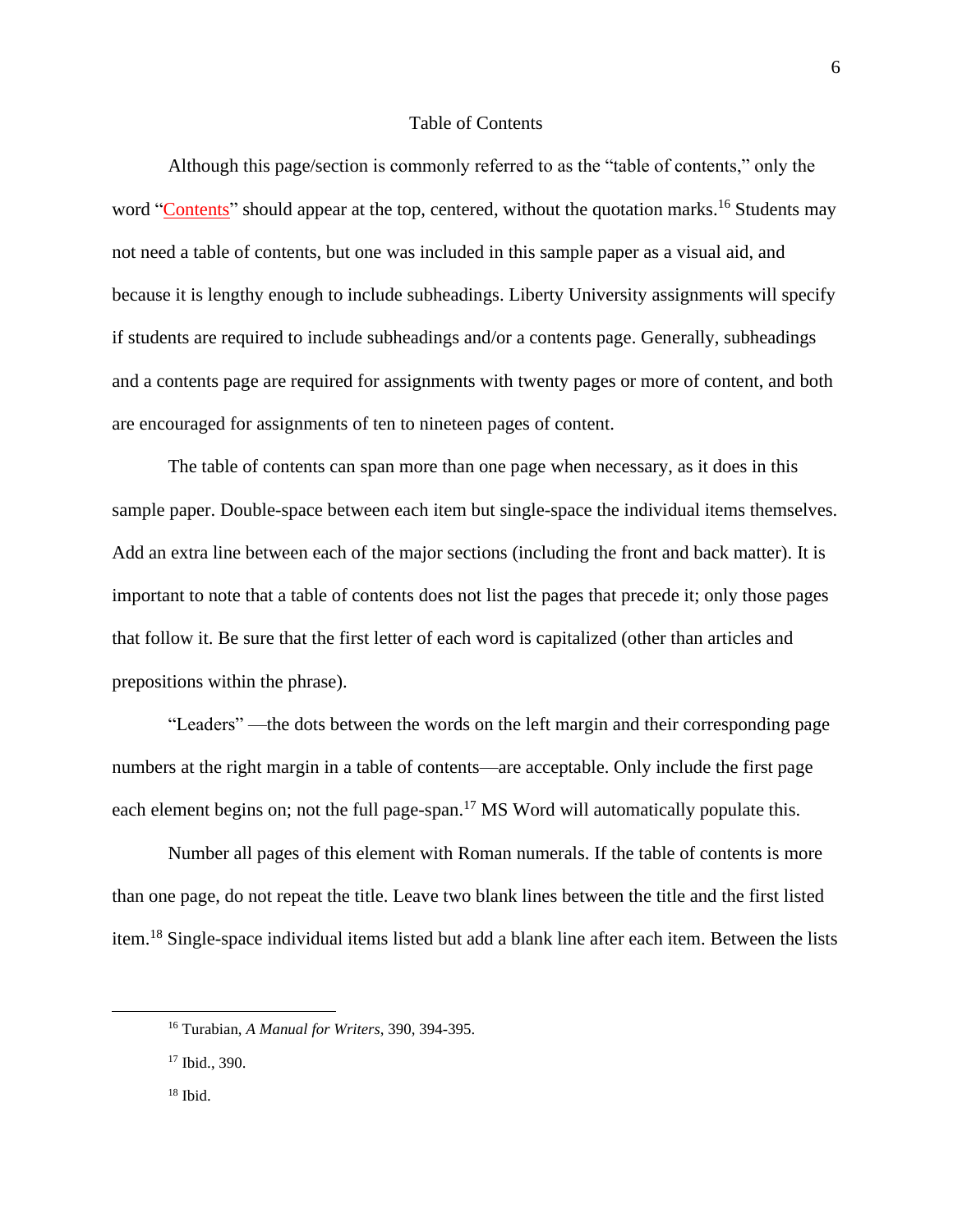for the front and back matter and the chapters, or between parts or volumes (if any), leave two blank lines. [This video tutorial shows how to format subheadings and convert those into a](https://watch.liberty.edu/media/t/0_uf2oezog)  [Contents page for larger projects.](https://watch.liberty.edu/media/t/0_uf2oezog)

#### Thesis Statements

<span id="page-9-0"></span>Section A.2.1.4 of the Turabian manual discusses the placement and labeling of an abstract or thesis statement. Specifically, it acknowledges that "most departments or universities have specific models ... that you should follow exactly for content, word count, format, placement, and pagination."<sup>19</sup> This paper does not include a separate sample thesis statement page; some classes will require such. Do not confuse a purpose statement with a thesis statement, however. A purpose statement states the reason why the paper is written. For all practical purposes, the purpose statement introduces the thesis statement. An example of a purpose statement is, "The purpose of this paper is to demonstrate that when one recognizes God's freedom, he/she can find biblical inerrancy defensible." An example of a thesis statement is, "Biblical inerrancy is defensible in the context of divine freedom." Remember, the purpose and thesis statements determine the form and content of an outline.

The distinction between a purpose statement and a thesis statement is important. The purpose of this sample paper is to provide a template for the correct formatting of a research paper. The thesis is, "Students who use this paper as a sample or template are more likely to format their papers correctly in the future."

<sup>19</sup> Turabian, *A Manual for Writers*, 389.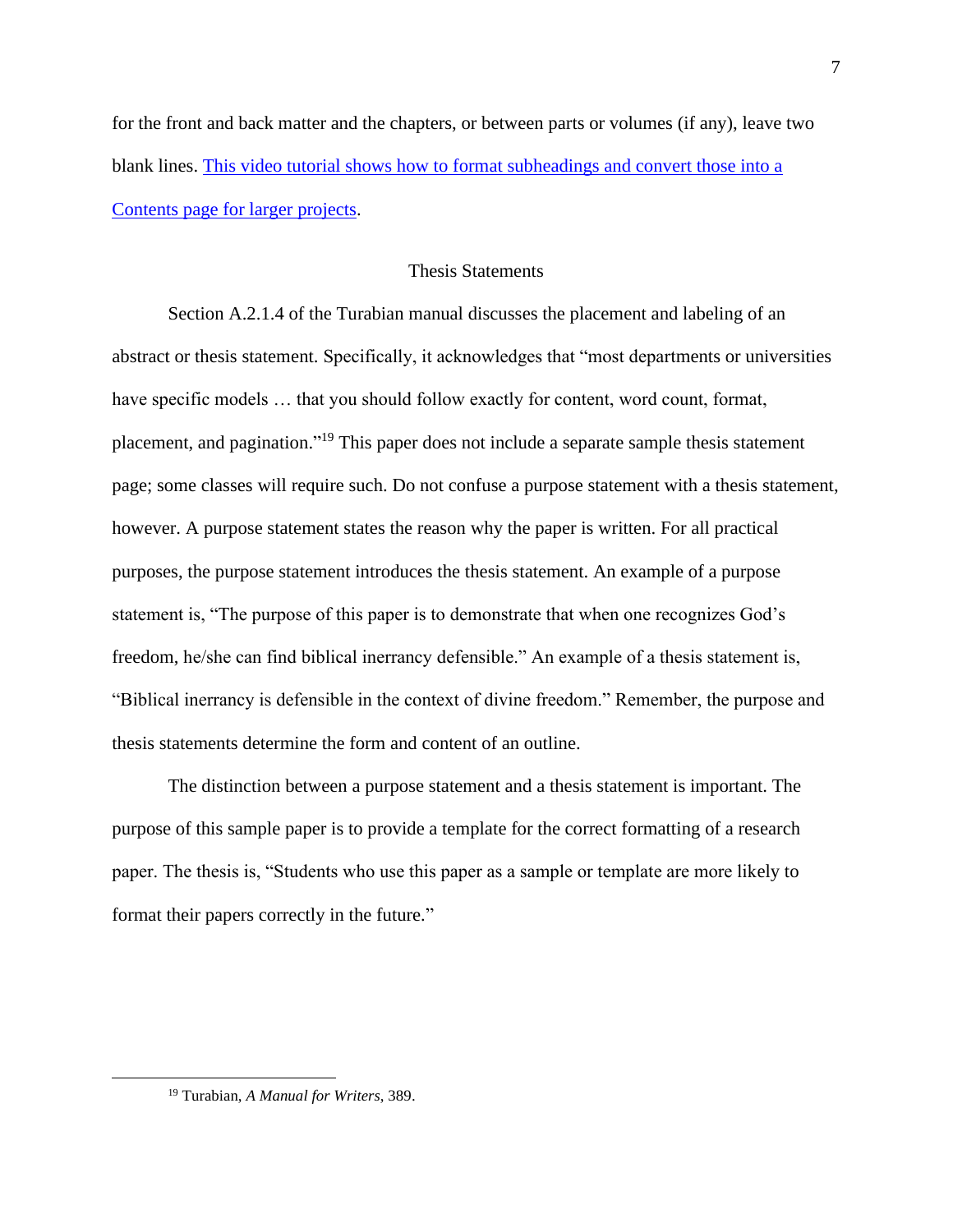#### Line Spacing

Section A.1.3 of the Turabian manual addresses line spacing.<sup>20</sup> As mentioned above, all text in papers should be double-spaced except for block quotes, table titles, figure captions, and lists in appendices. The table of contents, footnotes, and bibliography entries should be singlespaced internally, but double-spaced between each entry.<sup>21</sup> Turabian specifies in Section A.2.2.4 to "put more space before a subheading than after."<sup>22</sup> Liberty University recommends adding an extra single-spaced line before each subheading, so the total space between the end of one section and the next subheading should be the equivalent of three single-spaced lines (or oneand-a-half double-spaced lines); this is demonstrated throughout this sample paper and preprogrammed into the Turabian templates. For those students who wish to learn how to format this element themselves, see the **tutorial on formatting subheadings**. There should only be one [space after periods](https://www-chicagomanualofstyle-org.ezproxy.liberty.edu/book/ed17/part1/ch02/psec009.html) and other punctuation at the end of each sentence, before beginning a new sentence.<sup>23</sup>

#### Capitalization

<span id="page-10-0"></span>Turabian style has two forms of capitalization for titles: headline-style and sentence-style. In [headline style,](https://www-chicagomanualofstyle-org.ezproxy.liberty.edu/book/ed17/part2/ch08/psec159.html) all major words in a title (usually those with four or more letters, excepting prepositions) begin with capital letters.<sup>24</sup> In [sentence-style,](https://www-chicagomanualofstyle-org.ezproxy.liberty.edu/book/ed17/part2/ch08/psec158.html) only the first word of a title, the first

- <sup>22</sup> Ibid., 404.
- <sup>23</sup> Ibid., 385.
- <sup>24</sup> Ibid., 325-26.

<sup>20</sup> Turabian, *A Manual for Writers*, 385.

<sup>21</sup> Ibid., 385.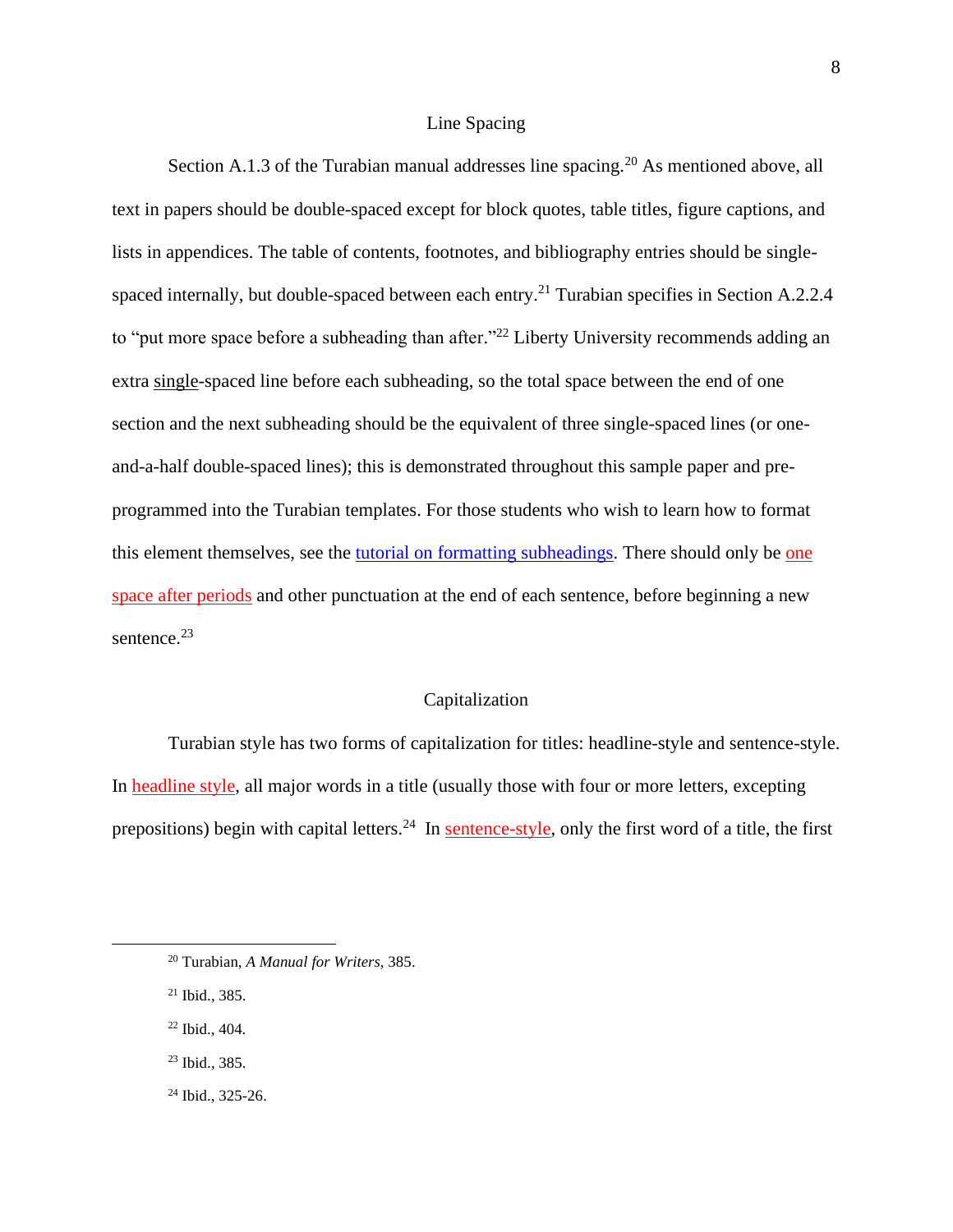word of a subtitle, and proper nouns begin with capital letters.<sup>25</sup> Liberty University courses use headline style for subheadings.

#### Chapters versus Subheadings

<span id="page-11-0"></span>Turabian allows each writer to determine whether to use [subheadings or chapters](https://www-chicagomanualofstyle-org.ezproxy.liberty.edu/book/ed17/part1/ch01/psec056.html) to divide his or her paper into sections.<sup>26</sup> There are separate rules for both. Chapters are usually reserved for thesis projects and dissertations; subheadings are often used for class papers of graduate and doctoral students. **Class assignments will specify whether subheadings are permitted or required**.

Turabian allows great flexibility and individuality in how one formats the various subheading levels, when used. Liberty University has adopted the format for heading levels shown herein, for the sake of consistency and uniformity.

The title of a heading should never be ["orphaned"](https://www-chicagomanualofstyle-org.ezproxy.liberty.edu/book/ed17/part1/ch02/psec116.html) at the bottom of a page, without its supporting text.<sup>27</sup> If there is not enough room on the previous page for both the heading title and at least the first line of the paragraph, begin a new page. Authors can, however, have two headings in a row<sup>28</sup> as shown on page 17 below. The formats used and recommended in this sample paper reflect that:

- 1. First-level headings should be centered, bolded, and use headline-style capitalization.
- 2. Second-level subheadings should be centered, not bolded, and use headline-style capitalization.

<sup>25</sup> Turabian, *A Manual for Writers*, 326.

<sup>26</sup> Ibid., 402, 404.

<sup>27</sup> Ibid., 405.

<sup>28</sup> Ibid., 404.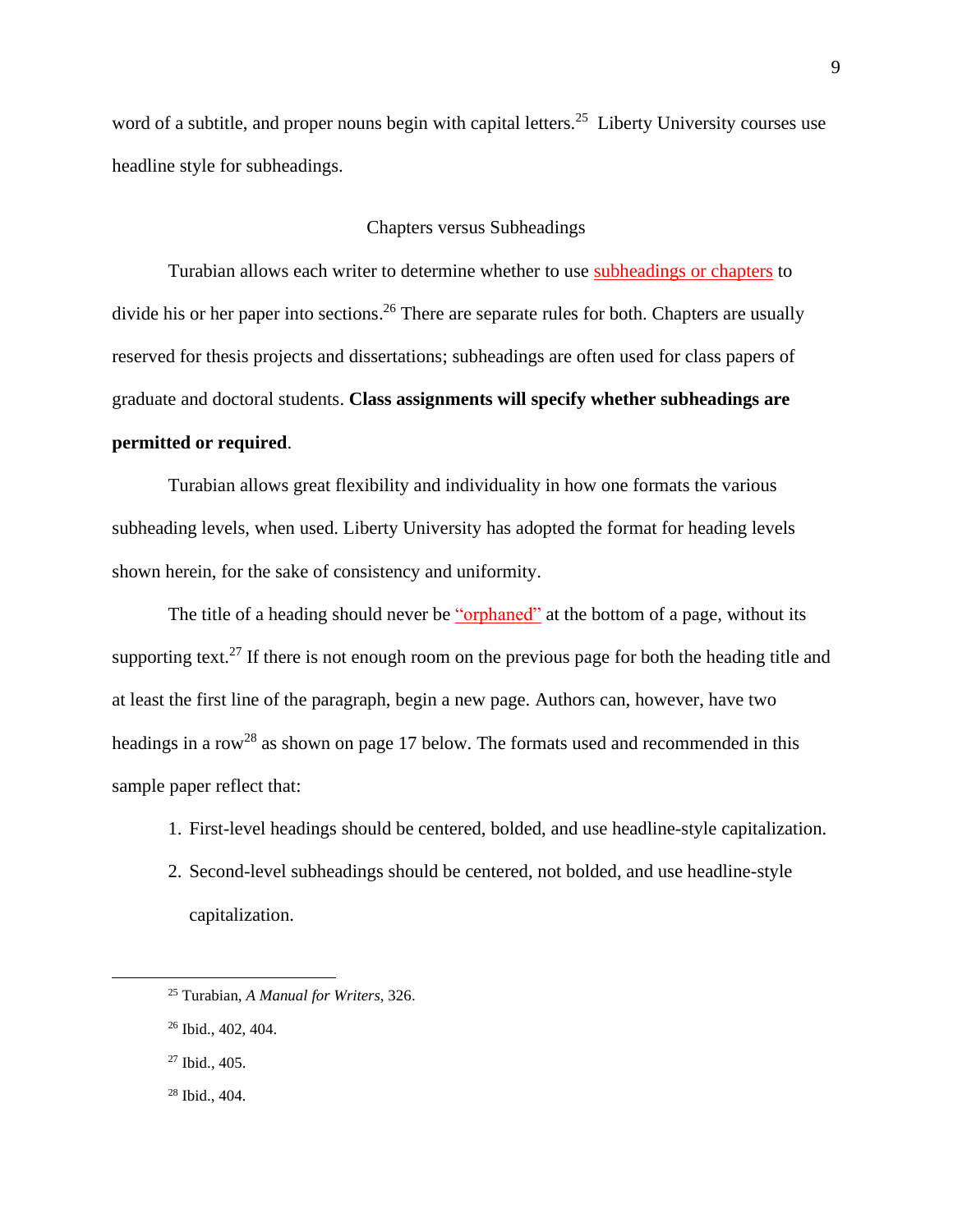- 3. Third-level subheadings should be left-justified, bolded, and use headline-style capitalization.
- 4. Fourth-level subheadings—though rare in Turabian style—should be left-justified, not bolded, with only the first letter of the first word capitalized.
- 5. Fifth-level subheadings are extremely rare; they should be indented  $\frac{1}{2}$ " from the left margin, not bolded, italicized, in sentence case (including a period), followed by one space, with the text following on the same line.

Except for fifth-levels, all text would begin on the line beneath the heading. Note that there must be at least two of any subheading used under a larger heading.<sup>29</sup> Turabian also does not allow orphaned headings, where the heading appears at the bottom of the page, isolated from its content on the next page.<sup>30</sup> First- and second-level subheading levels are used throughout this sample paper, but below is a visualization of each of five levels.

### **Contemporary Art (First-level)**

<span id="page-12-4"></span>What Are the Major Styles? (Second-level)

### <span id="page-12-2"></span><span id="page-12-1"></span><span id="page-12-0"></span>**Abstract Expressionism (Third-level)**

<span id="page-12-3"></span>Major painters and practitioners (Fourth-level)

**Pollack as the leader.** (Fifth-level) This one is unique in that the heading ends with a period and the text begins on the same line.

<sup>29</sup> Turabian, *A Manual for Writers*, 404.

<sup>30</sup> Ibid., 405.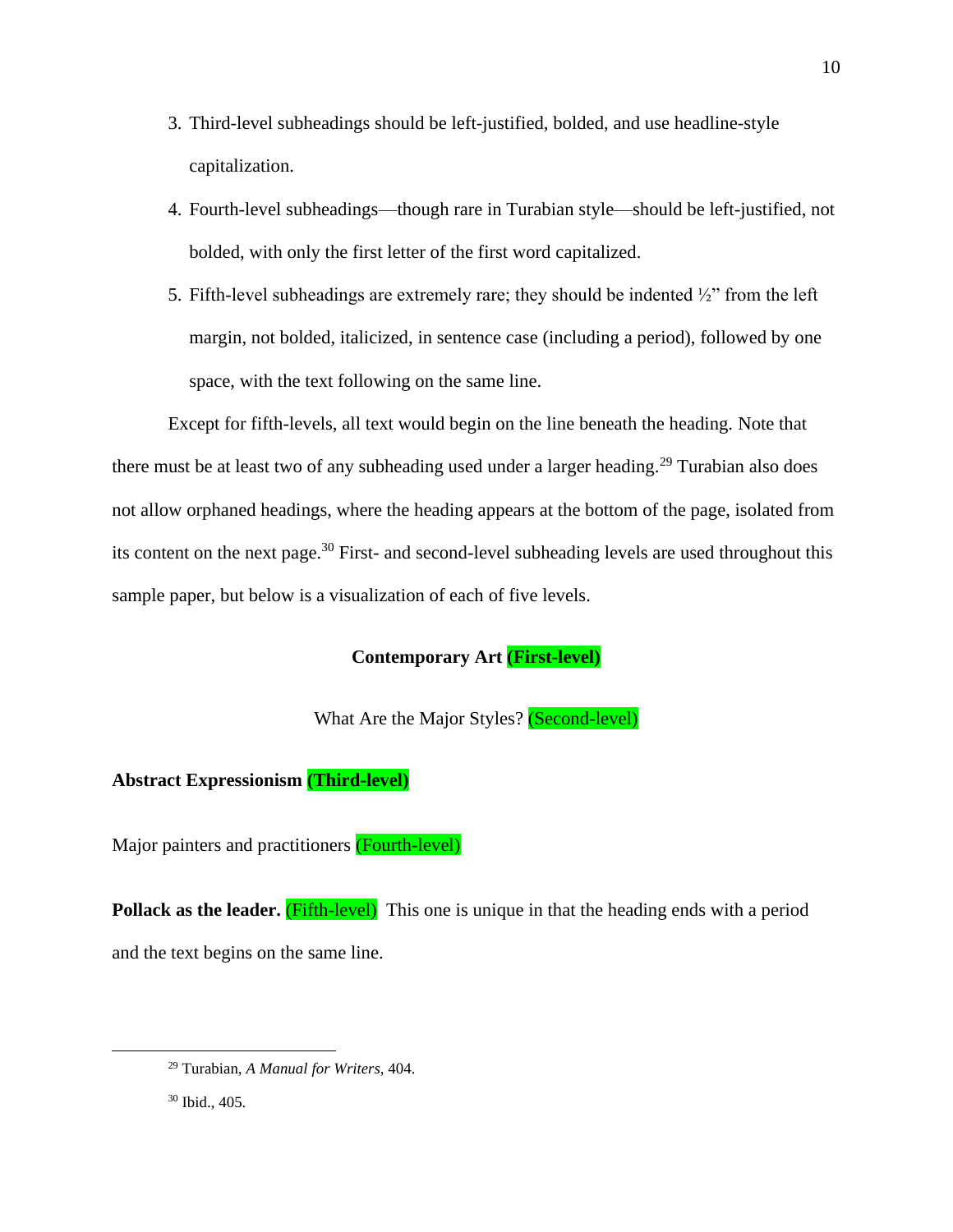#### "Voice" and Tense

<span id="page-13-0"></span>As a general rule, use [active voice](https://www-chicagomanualofstyle-org.ezproxy.liberty.edu/book/ed17/part2/ch05/psec118.html) and **avoid** first person (I, me, we, us, our) or second person (you, your) pronouns in academic writing unless permitted by the assignment instructions. This paper uses third person (one, this author). In historical writing, use simple [past](https://www-chicagomanualofstyle-org.ezproxy.liberty.edu/book/ed17/part2/ch05/psec130.html)  tense [verbs,](https://www-chicagomanualofstyle-org.ezproxy.liberty.edu/book/ed17/part2/ch05/psec130.html) but when referring to an author's written work, use present tense.

#### **Organizing a Paper Using an Outline**

<span id="page-13-1"></span>When writing a paper, students should organize their outline first so that they are able to plan how they will make their argument and then give their reasoning and evidence to support their thesis statement. The first paragraph of each section should explain how this will fit into the author's reasoning, and then each section will end with a summary of how the evidence has shown such reasoning to be correct. Also, transitions are very helpful at the end of each major section so that the reader anticipates how the next section is connected to the logical progression of the reasoning the author uses to support his or her thesis.

Liberty University undergraduate papers will generally be less than ten or twelve pages and most will not use subheading levels or a contents page at all (unless specified in the instructions); most Liberty University graduate and doctoral research papers will be no longer than twenty pages and generally will not have long and detailed outlines or subheadings beyond the third level.<sup>31</sup> Details that would be appropriate for the fourth or fifth heading level tend to distract the reader's attention from the overall thesis within a short essay (typically fewer than 20 pages). Even if a fourth level is unavoidable, a fifth level is discouraged.

 $31$  Papers with ten to nineteen pages in the body are recommended to include subheadings and a contents page; those with twenty pages or more are required to do so; the instructions will specify what is required.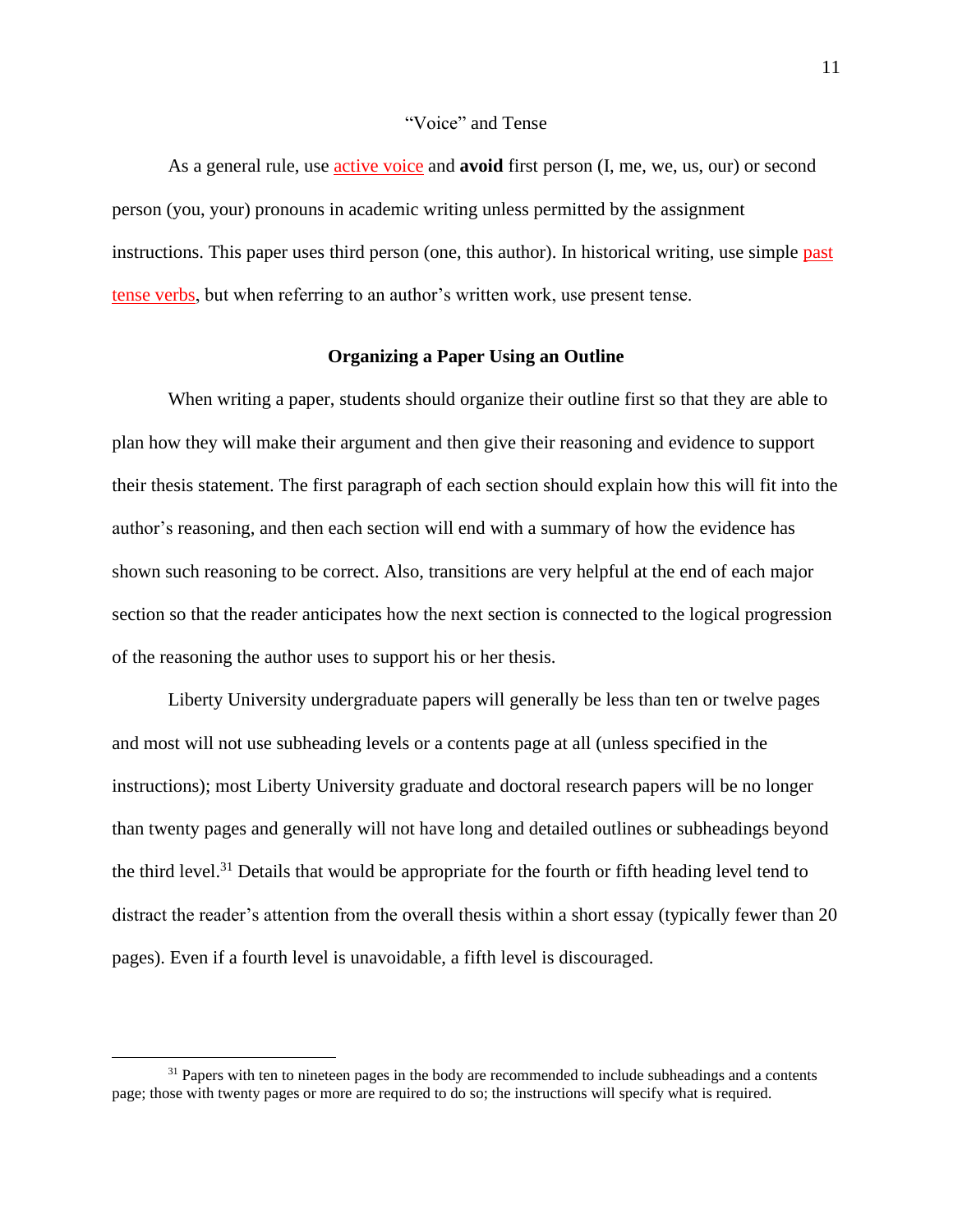#### **Quotations and Paraphrases**

<span id="page-14-0"></span>All content gleaned from another source will be presented as either a quote or a paraphrase. A paraphrase means that the original wording has been change sufficiently into the student's own words while keeping the same meaning (not simply just rearranging the order of the words or replacing only a few of them); a direct quote means that the words are used verbatim, which requires quotation marks. Both require a citation with a page number to the original source. Quotes with four or fewer lines of text in the student's paper will be incorporated into the text of the paragraph, as has been demonstrated herein (such as the bottom of the first paragraph on page ten).

Quotes that span five lines or more, however, must be block quoted. Blocked quotations are single-spaced with one blank line before and after each excerpt, and the entire left margin of the block quote is indented one half-inch. [No quotation marks](https://www-chicagomanualofstyle-org.ezproxy.liberty.edu/book/ed17/part2/ch13/psec009.html) are used when using a blocked quotation, but do use them if it contains an internal quote. Turabian requires blocked quotes to be [introduced in the writer's own words.](https://www-chicagomanualofstyle-org.ezproxy.liberty.edu/book/ed17/part2/ch13/psec023.html)<sup>32</sup> For example, Jackson evokes the supremacy of home:

Housing is an outward expression of the inner human nature; no society can be fully understood apart from the residences of its members. A nineteenth-century melody declares, "There's no place like home," and even though she had Emerald City at her feet, Dorothy could think of no place she would rather be than at home in Kansas. Our home are our havens from the world.<sup>33</sup>

### **Citations**

<span id="page-14-1"></span>All content that is taken from another source must include a citation, whether directquoted or paraphrased. Though Turabian allows two forms of citing sources in the body of a

<sup>32</sup> Turabian, *A Manual for Writers*, 361.

<sup>33</sup> Kenneth T. Jackson, *Crabgrass Frontier: The [Suburbanization](https://bookshop.org/a/132/9780195049831) of the United States* (New York: Oxford Press, 1985), 3.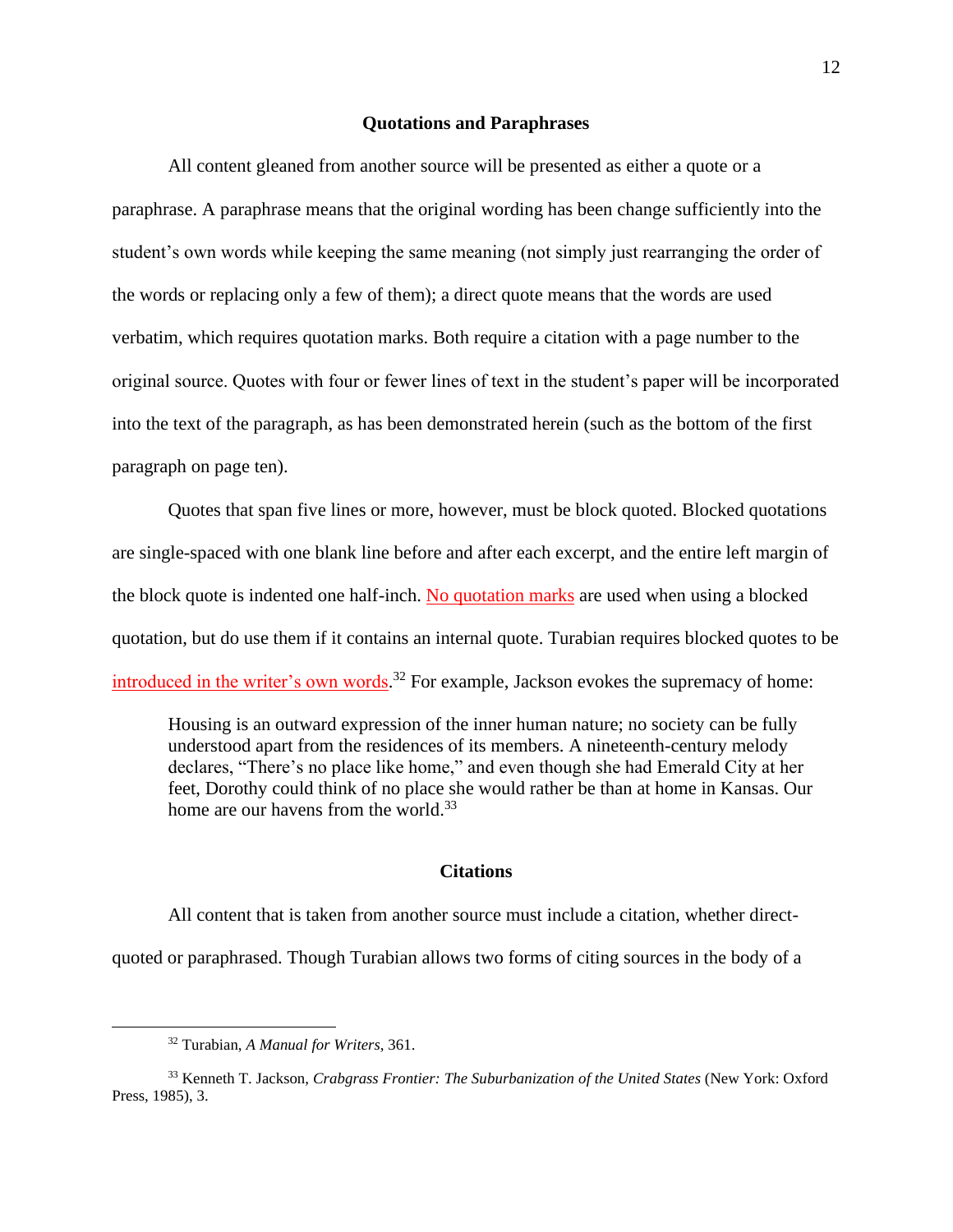paper, this sample paper focuses exclusively on the notes-bibliography style. Chapters 16 and 17 of the Turabian manual focus on these elements [\(Chapter 14](https://www-chicagomanualofstyle-org.ezproxy.liberty.edu/book/ed17/part3/ch14/toc.html) in the CMOS). The "N" denotes (foot)notes, and the "B" denotes bibliography entries. Be sure to use the correct format for each since there are some variances between them for each resource. Notably, the first/only author's name is inverted (i.e., last name first) in bibliography entries, but not in notes.<sup>34</sup>

[Accessed dates](https://www-chicagomanualofstyle-org.ezproxy.liberty.edu/book/ed17/part3/ch14/psec012.html) are only required for electronic resources if there is no publication, modification, or updated date provided in the source itself. When required, [access dates precede](https://www-chicagomanualofstyle-org.ezproxy.liberty.edu/book/ed17/part3/ch14/psec176.html)  [the URL,](https://www-chicagomanualofstyle-org.ezproxy.liberty.edu/book/ed17/part3/ch14/psec176.html) separated by commas in the footnote entry and periods in the bibliographic entry.<sup>35</sup>

When formatting a footnote, indent the first line of each footnote the same amount as the first line of the paragraphs within the paper  $(1/2)$ . The indentation should be before the superscripted footnote number. Insert one space after the superscript number before the first word of the footnote.<sup>36</sup> The footnotes should be single-spaced, and there should be a single blank space between (or 12-pt. line space after) each footnote.<sup>37</sup> Font within the footer should be 10 point (the OWC recommends Times New Roman, 10-pt.). Note that Turabian specifies that the numbering in the footer itself should be non-superscripted with a period. However, MS Word, which Liberty University requires all students to use for all class assignments, only allows footnote numbering to be both-superscripted (in the body of the paper and the footer), or bothnon-superscripted. To that end, Turabian's Section 16.3.4 authorizes the use of superscripted

<sup>34</sup> Turabian, *A Manual for Writers*, 154.

<sup>35</sup> *Oxford English Dictionary*, s.v. "religion," accessed February 12, 2021, https://www.oed.com/viewdictionaryentry/Entry/161944.

<sup>&</sup>lt;sup>36</sup> This rule is specific to Liberty University. In standard Turabian, the footnote number is not superscripted, and it is followed by a period.

<sup>37</sup> Turabian, *A Manual for Writers*, 162.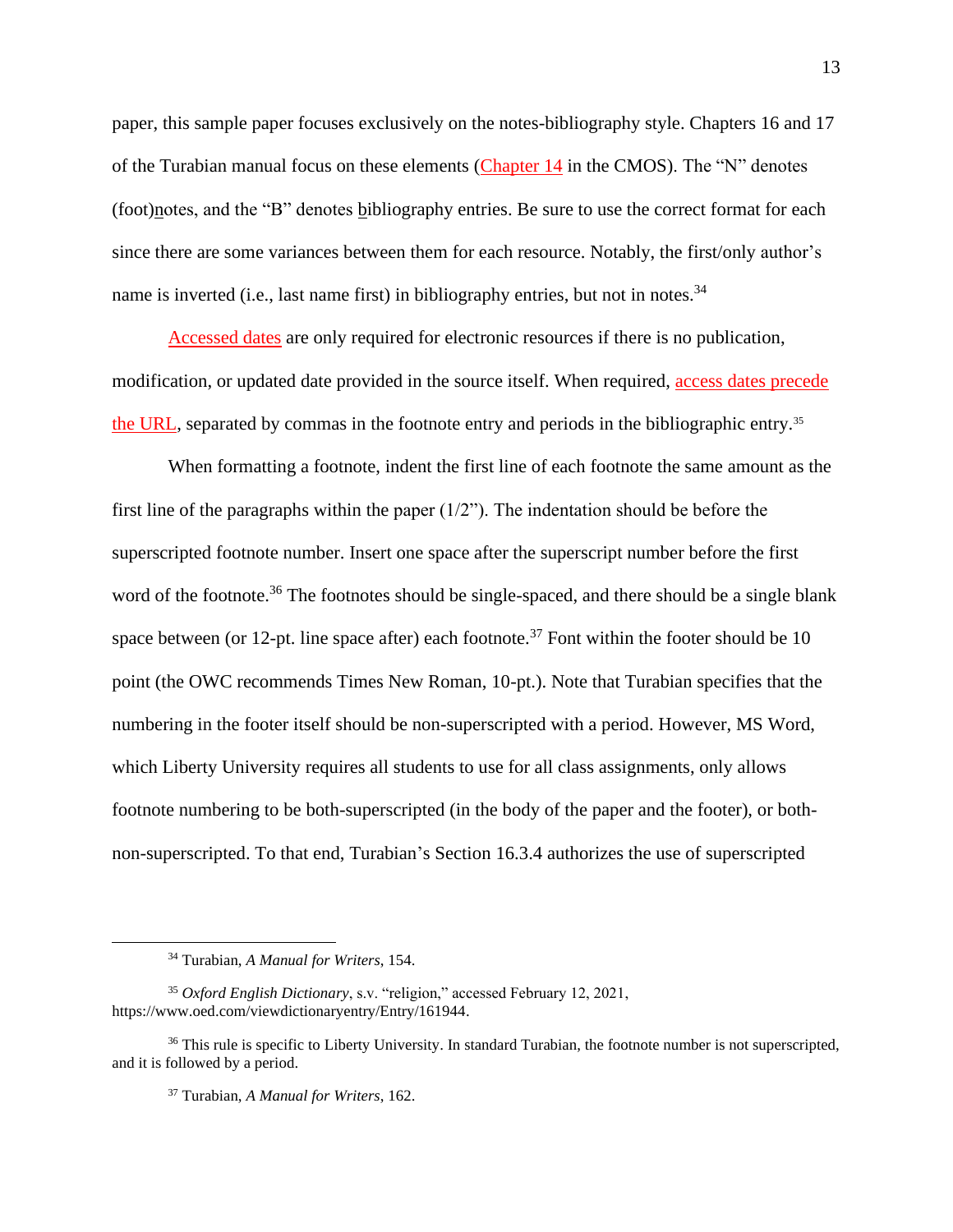footnote numbering in the footer, as depicted in this sample paper and programmed in the templates provided by Liberty University.

When [citing one source quoted in another,](https://www-chicagomanualofstyle-org.ezproxy.liberty.edu/book/ed17/part3/ch14/psec260.html) Turabian encourages students to go to the original source and cite it directly.<sup>38</sup> In those cases where the original cannot be located or accessed, cite both resources as detailed in Section 17.9.3.

[An example of each of the major types of footnoted resources](https://www-chicagomanualofstyle-org.ezproxy.liberty.edu/book/ed17/part3/ch14/psec023.html) is included herein for

sample purposes. Note that writers would only include footnotes and bibliography entries for resources whose content was actually used in supporting the author's position in a paper. Note also that author names are never inverted in notes. These samples that follow are for illustration purposes only, and each source footnoted herein is also included in the bibliography section. See the [Chart of Turabian Citations](https://www.liberty.edu/casas/academic-success-center/wp-content/uploads/sites/28/2020/05/Turabian-Chart-of-Citations-NB-03282020.pdf) to show correlating note and bibliography entries, side by side, for each major type of resource.

- Book by one author.<sup>39</sup>
- Book by two authors. $40$
- Book by three authors. $41$
- Book by [four or more authors](https://www-chicagomanualofstyle-org.ezproxy.liberty.edu/book/ed17/part3/ch14/psec076.html) (modify the note only to name the first author followed by et al. In the bibliography entry, however, list all authors if a resource has four to ten authors, or up to the first seven authors followed by et al. if the resource has more than ten authors).<sup>42</sup>
- Editor, translator, or compiler instead of author.<sup>43</sup>

<sup>41</sup> Alex Fiebold, Sarah Gray, and Stan Swallows, *Purpose for the Season* (King's Landing: Castamere Publishing, 2018), 188.

<sup>42</sup> Mark Orphen et al., *Flying Like Eagles* (Chicago: University of Chicago Press, 2018), 8-9.

<sup>43</sup> Richmond Lattimore, trans., *The Iliad of Homer* (Chicago: University of Chicago Press, 1951), 91–92.

<sup>38</sup> Turabian, *A Manual for Writers*, 205.

<sup>39</sup> Wendy Doniger, *Splitting the Difference* (Chicago: University of Chicago Press, 1999), 65.

<sup>40</sup> David Baggett and Jerry L. Walls, *Good God: The Theistic Foundations of Morality* (New York: Oxford University Press, 2011), 110.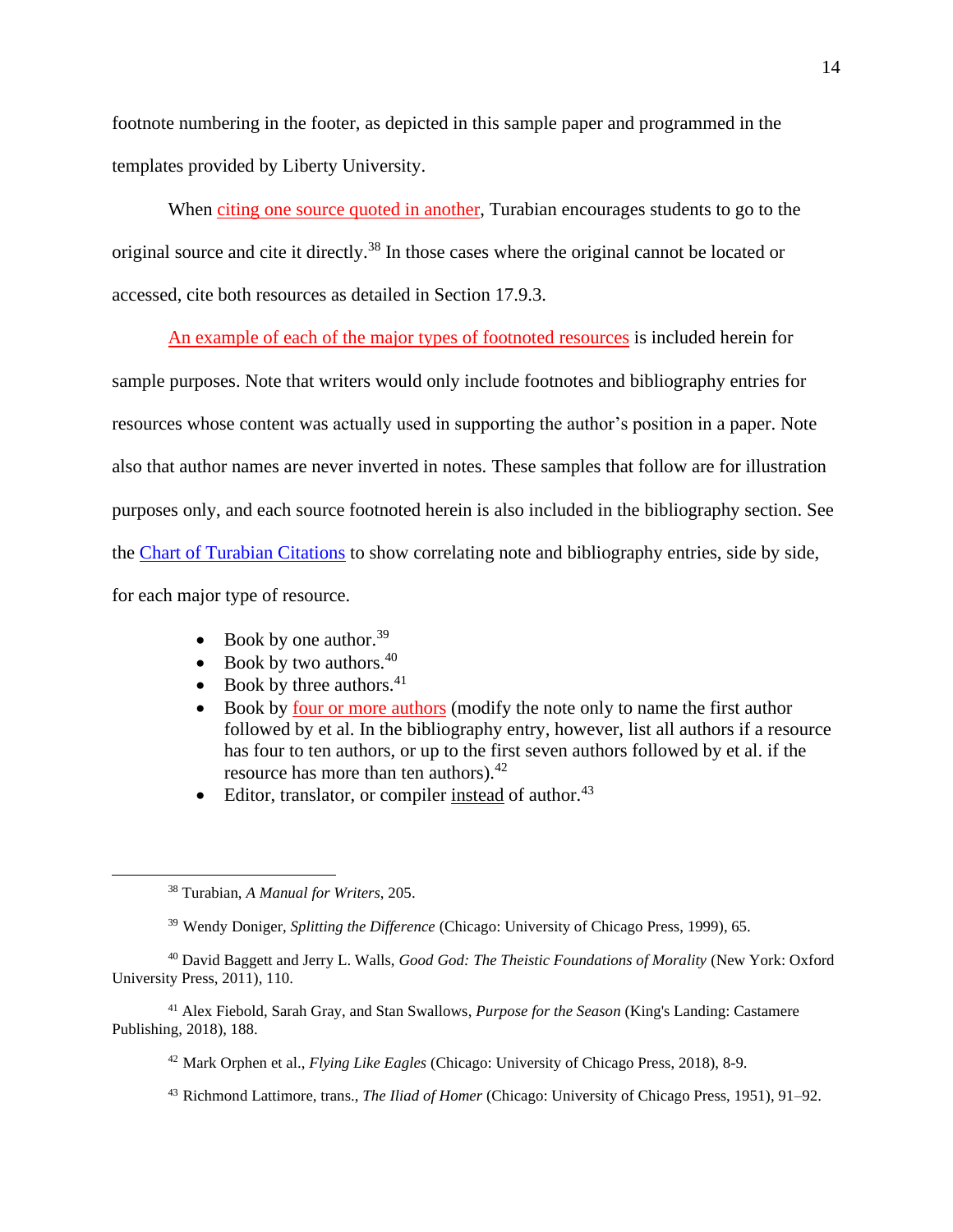- Editor, translator, or compiler in addition to author.<sup>44</sup>
- Chapter or other part of a book. $45$
- Preface, foreword, introduction, or similar part of a book.<sup>46</sup>
- Book published electronically. $47, 48$
- Kindle or e-reader Book (no page numbers).  $49,50$
- Article in a print journal.<sup>51, 52</sup>
- Article in an online journal.<sup>53,54, 55, 56</sup>
- Popular magazine article.<sup>57</sup>

<sup>44</sup> Jovi Rockwell, *The Stray Cats of Lynchburg: A Guide to Cat Identification*, ed. Chris M. Schulz (Lynchburg, VA: Warwick House Publishing, 2006), 56.

<sup>45</sup> Andrew Wiese, "'The House I Live In': Race, Class, and African American Suburban Dreams in the Postwar United States," in *The New Suburban History,* ed. Kevin M. Kruse and Thomas J. Sugrue (Chicago: University of Chicago Press, 2006), 101–2.

<sup>46</sup> James Rieger, introduction to *Frankenstein; or, The Modern Prometheus,* by Mary Wollstonecraft Shelley (Chicago: University of Chicago Press, 1982), xx–xxi.

<sup>47</sup> Kelsie Bacon, *How to Get Famous: The Importance of a Delicious Last Name* (New York: Fake Publishing Publishers, 2013), 41, ProQuest Ebrary.

<sup>48</sup> Note: if the book is a PDF of a hard-copy publication, do not include the web address (URL); cite it as if you are holding it in your hand. If a book is available in more than one format, cite the version you consulted. For books consulted online, include a URL. If the book was consulted in a library or commercial database, give the name of the database instead of a URL.

<sup>49</sup> Dave Earley and Rod Dempsey, *Disciple Making Is … : How to Live the Great Commission with Passion and Confidence* (Nashville: B&H Publishers, 2013), Chapter 2, "Start with Clarity," para.1, Kindle.

<sup>50</sup> If the publication is in digitized form and does not have page numbers reflecting the actual pages in the book, include a section title or a chapter or other number in place of the page number, as shown in the previous footnote.

<sup>51</sup> John Maynard Smith, "The Origin of Altruism," *Nature* 393, no. 2 (April 1998): 639.

 $52$  Note: if the journal has more than one issue per year—i.e., (April 1998)—put the month before the date.

<sup>53</sup> Mark A. Hlatky et al., "Quality-of-Life and Depressive Symptoms in Postmenopausal Women after Receiving Hormone Therapy: Results from the Heart and Estrogen/Progestin Replacement Study (HERS) Trial," *Journal of the American Medical Association* 287, no. 5 (February 2002): page #s or chapter if page numbers are not available, [https://jamanetwork.com/journals/jama/fullarticle/194612.](https://jamanetwork.com/journals/jama/fullarticle/194612)

<sup>54</sup> For a journal article consulted online, include a URL. For articles that include a DOI, form the URL by appending the DOI to http:// dx.doi.org/ rather than using the URL in the address bar. If the article was consulted in a library or commercial database, give the name of the database instead.

<sup>55</sup> Kenneth T. Jackson, "All the World's a Mall: Reflections on the Social and Economic Consequences of the American Shopping Center," *American Historical Review* (October 1996): 1111-1121.

<sup>56</sup> Kenneth T. Jackson, "Reflections on the Consolidation of New York," *New York Law School Law Review* XLII (1998): 713-721.

<sup>57</sup> Steve Martin, "Sports-Interview Shocker," *New Yorker,* May 6, 2002, 84.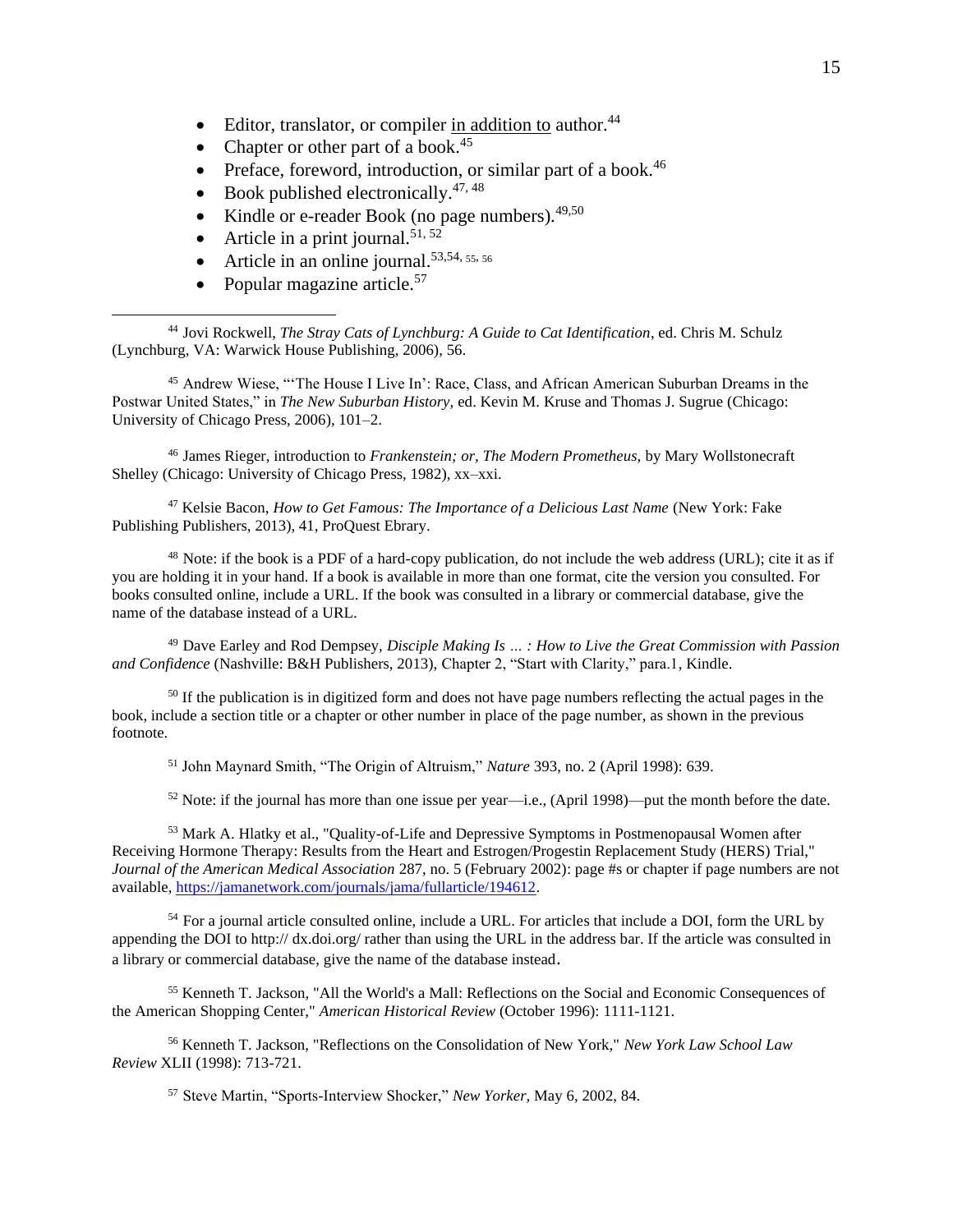- Newspaper article. $58$
- $\bullet$  Book review.<sup>59</sup>
- Thesis or dissertation. $60$
- Interview. $61, 62$
- Lecture. $63$
- Paper and/or PowerPoint presented at a meeting or conference, or in class  $(unpublished).<sup>64</sup>$
- Letter in a print collection. $65$
- Document in a print collection. $66$
- Information from a website.<sup>67</sup>
- Unpublished photograph held by an author (exclude from bibliography). $^{68}$
- Videos and podcasts. $69$

<sup>59</sup> James Gorman, "Endangered Species," review of *The Last American Man,* by Elizabeth Gilbert, *New York Times Book Review,* June 2, 2002, 16.

<sup>60</sup> A. Chadwick Thornhill, "To the Jew First: A Socio-Historical and Biblical-Theological Analysis of the Pauline Teaching of 'Election' in Light of Second Temple Jewish Patterns of Thought." PhD diss., Liberty Baptist Theological Seminary, 2013.

<sup>61</sup> Professor of History Samuel C. Smith at Liberty University, interview by author, Lynchburg, VA, February 9, 2016.

 $62$  Ordinarily, ["unpublished interviews](https://www-chicagomanualofstyle-org.ezproxy.liberty.edu/book/ed17/part3/ch14/psec211.html) (including those the author has conducted him/herself) should usually be cited only in notes" (Turabian 2018, 197). The bibliography section of this paper, however, includes an example of how to format an interview entry when necessary.

 $<sup>63</sup>$  Robert Ritchie, "Vietnam: Lessons from the War" (video lecture in HIUS 500 at Liberty University,</sup> Lynchburg, VA, March 19, 2016).

<sup>64</sup> Brian Doyle, "Howling Like Dogs: Metaphorical Language in Psalm 59" (paper presented at the annual international meeting for the Society of Biblical Literature, Berlin, Germany, June 19–22, 2002).

<sup>65</sup> George Whitefield to Mr. I. Roberts, July 18, 1740, *The Works of the Reverend George Whitefield*, vol. 1 (London: Printed for Edward and Charles Dilly, 1771), 199-200.

<sup>66</sup> Egerton Leigh, *The Man Unmasked: or, the World Undeceived in the Author of a Late Pamphlet, Intitled, 'Extracts from the Proceedings of the High Court of Vice-Admiralty in Charlestown, South-Carolina,' &c with Suitable Remarks on that Masterly Performance* in Philip Hamer, et al., eds., *The Papers of Henry Laurens*, vol. 6 (Columbia, SC: University of South Carolina Press, 1969-2003), 19-23.

<sup>67</sup> Silas Deane to Elizabeth Deane, (Letter 16) 7 September 1774, *Delegates to Congress: Letters of Delegates to Congress*, 1774-1789, vol. 1, August 1774-August 1775, Electronic Text Center, University of Virginia Library, 35, [http://etext.virginia.edu/toc/modeng/public/DelVol01.html.](http://etext.virginia.edu/toc/modeng/public/DelVol01.html)

<sup>68</sup> Carolyn Curtis, *Farm Work*, September 8, 1999, Shreeve, OH, in author's possession.

<sup>69</sup> Andrew Hanon, "Never Give Up" (music video), directed by Patrick Keene, October 2, 2011, 4:25, [https://www.youtube.com/watch?v=abcdeQWver.](https://www.youtube.com/watch?v=abcdeQWver)

<sup>58</sup> William S. Niederkorn, "A Scholar Recants on His 'Shakespeare' Discovery," *New York Times,* June 20, 2002, Arts section, Midwest edition, B122.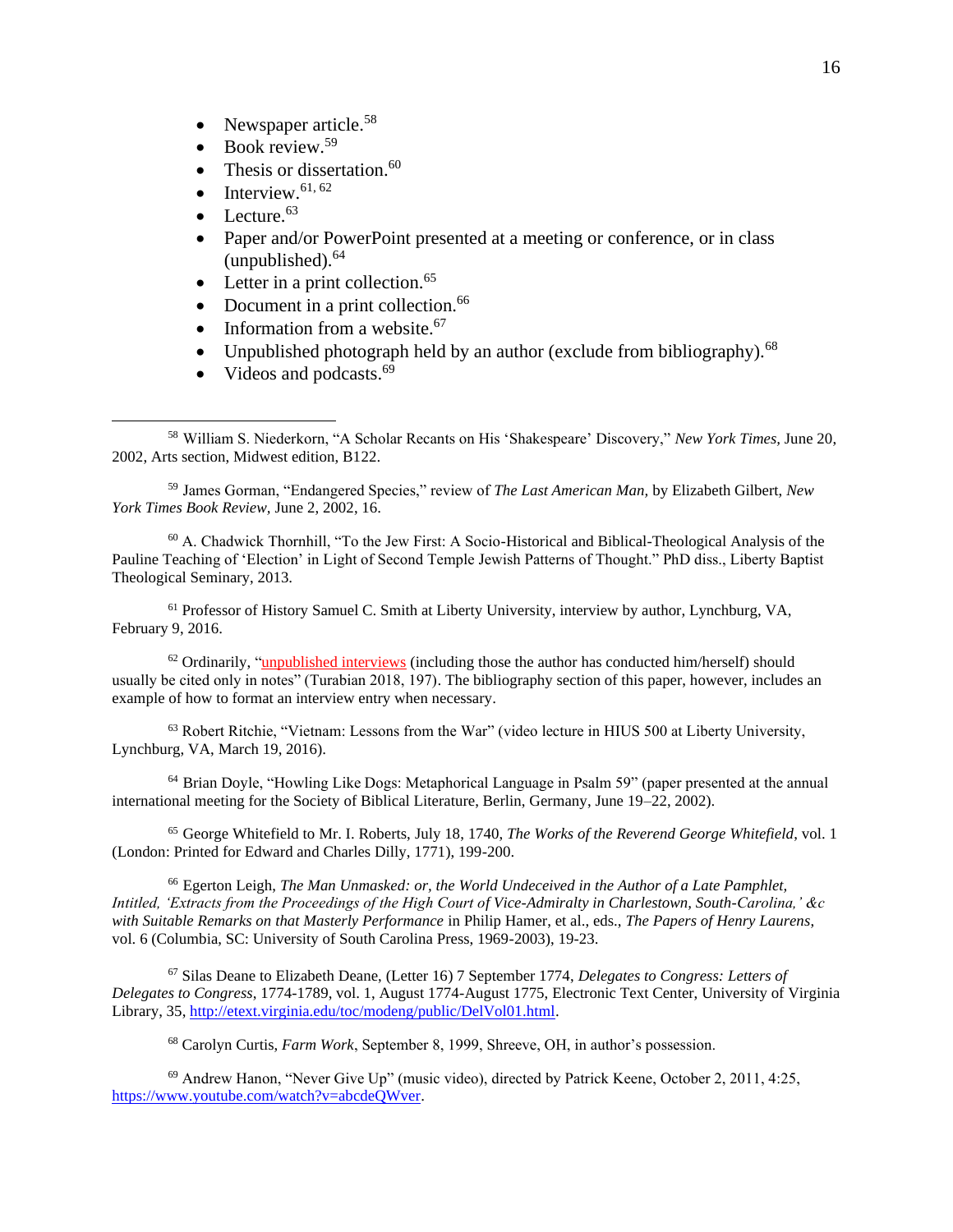- Publications of Government Departments and Agencies—Census.<sup>70</sup>
- <span id="page-19-0"></span>• Reference works (omit from Bibliography).<sup>71</sup>

### **Special Applications**

#### Examples of Citing the Bible

<span id="page-19-1"></span>Many students struggle with the proper formatting in citing the Bible. When citing biblical passages, there are some general guidelines to follow that are important. It is not necessary to write out full quotes of verses or paragraphs from the Bible since readers can find the references that are cited. Citations are quoted in full when the author needs to make a specific observation, such as when he/she chooses to follow Luke's example in his message to Theophilus; "so that you may know the exact truth about the things you have been taught" (Luke 1:4, English Standard Version). Be sure to remove the internal numbering when you copy and paste an excerpt from an online source that has verse numbers imbedded within so as not to confuse your reader with superscripted numbers that can be misread as footnote numbering; the citation itself will denote the verse span.

In the past, Liberty University has instructed its students to include a footnote denoting a specific version "unless otherwise noted." This is no longer recommended or required because Turabian allows that the Bible be cited parenthetically in the body of the paper (with no corresponding footnotes or bibliographic entries), but students must instead denote the version used (spelled out) in the first citation (e.g., 1 Cor. 1:13, English Standard Version).<sup>72</sup> Subsequent

<sup>70</sup> National Archives and Records Administration, *Department of Commerce—Bureau of the Census: Fourteenth Census of the United States: 1920*, Famous and Infamous Census Records, Politicians and Public Servants, 1920.

<sup>71</sup> *Peloubet's Bible Dictionary,* 6th ed., s.v. "Romans, Epistle to the."

<sup>72</sup> Turabian, *A Manual for Writers*, 204; see also section 24.6.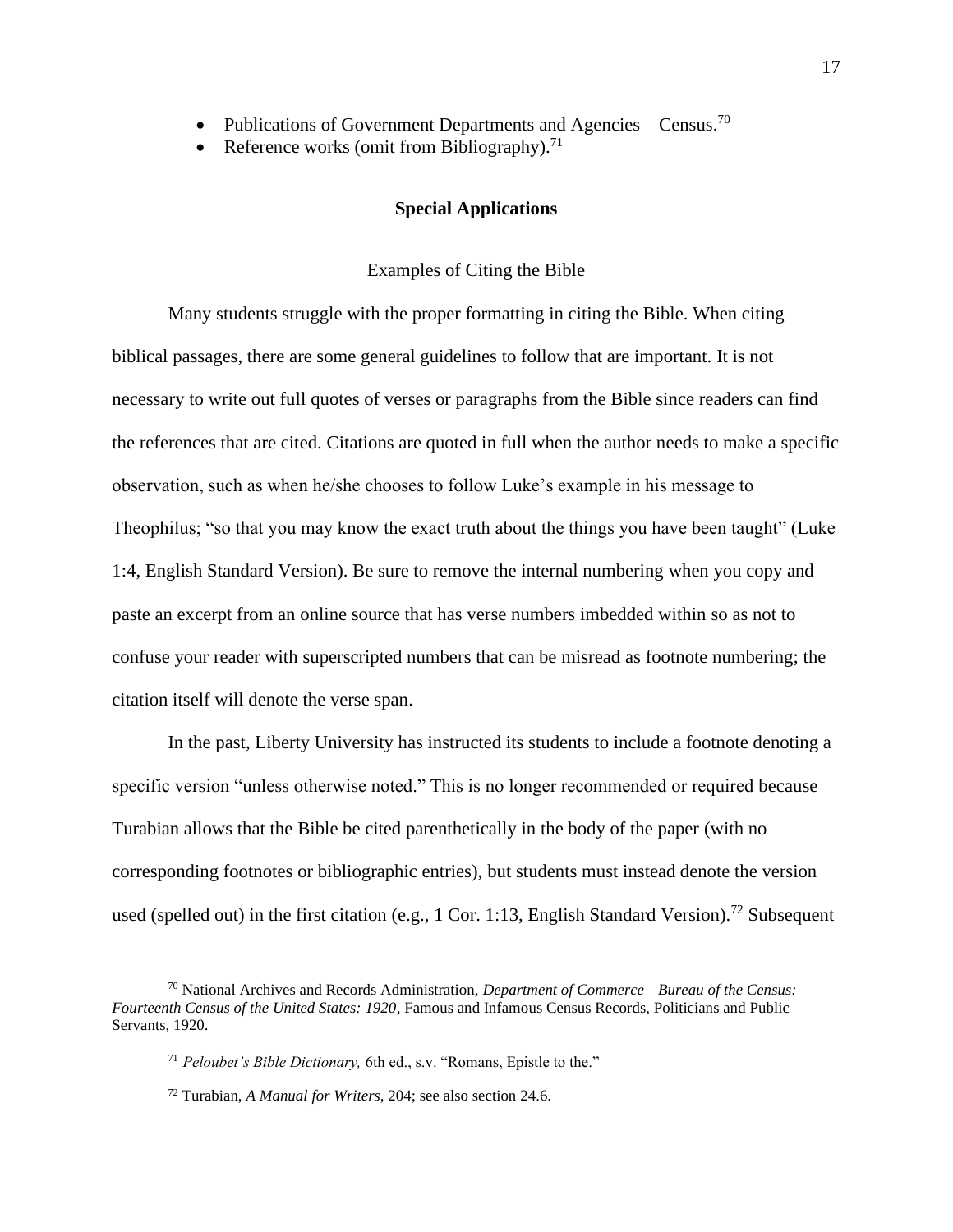Bible citations would omit the version used unless the student changes versions. If the student initially identified the English Standard Version as the version cited, for example, but then chose to use the New American Standard when quoting a particular verse such as John 14:6, the parenthetical citation following that passage would be (John 14:6, New American Standard). When using multiple translations or versions of the Bible, after spelling out the translation used in the first citation to each version, the student would then use a system of abbreviations in the text within parentheses (ESV, NASB, KJV, NIV, etc.) for all remaining Scripture citations in that paper. The writing is simplified if the author chooses one version of the Bible and uses it exclusively; then he or she will only name the version in the first citation.

Notice that Turabian has a rule in section 22.3.2.3 that explicitly advises not to italicize Bible versions. All biblical references are given in the text of the paper, not in the footnotes, unless content in the footnote requires biblical references. Students are permitted (and encouraged, in some cases, as specified in assignment instructions) to include a footnote to add depth or "unpack" a particular point of emphasis or clarification about that sentence/verse more fully.

In the actual text of a paper, be sure to follow proper grammatical and style requirements. Here are some correct examples of how to cite references or allusions from the Bible. Luke wrote to Theophilus in verse four of his first chapter so that his patron would have a more exact understanding of the details of the salvation offered also to the Gentiles. Luke claims that he wrote his Gospel, "in consecutive order," after having "investigated everything carefully from the beginning" (Luke 1:3, New American Standard). In verse one of Chapter One, Luke seems to be aware of previous Gospel accounts, but in Luke 1:2, he claims that he has information from eyewitnesses. Note in the previous example that authors are permitted to use standard biblical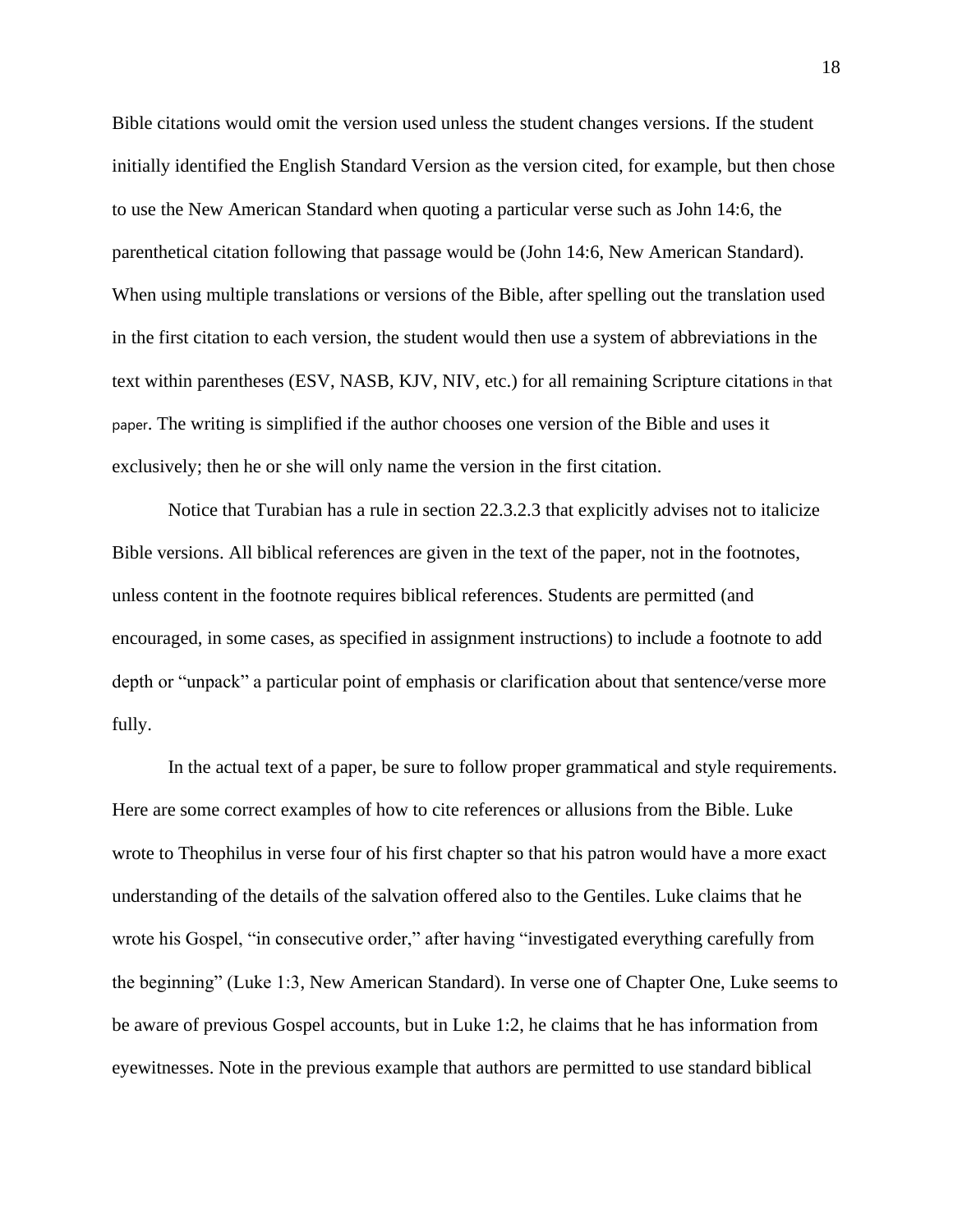references like Luke 1:2 within a sentence as long as it is introduced as a biblical reference rather than as part of the text of that paper.

The abbreviations for the books of the Bible can be used only in parentheses within the text or in footnotes.<sup>73</sup> For example, an author may make a reference to Romans 1:16, but if he or she states that Christians should not be ashamed of the gospel (Rom. 1:16), then the author should use the abbreviation within parentheses. The following examples are all correct: Paul, in verse sixteen of Chapter One of his Epistle to the Romans, states that he is not ashamed of the gospel; Paul states that he is not ashamed of the gospel (Rom. 1:16); and in Romans 1:16, Paul states that he is not ashamed of the gospel.<sup>74</sup>

#### Map, Photography, Figure, or Table

<span id="page-21-0"></span>When referring to a map, photograph, figure, or table, it must be cited in the footnotes,

according to Turabian 17.1.7.2.<sup>75</sup> For example:

<span id="page-21-1"></span><sup>2</sup>R. Alan Culpepper, "Luke," in *The New Interpreter's Bible*, Vol. 9, eds. Leander E. Keck, et al. (Nashville, TN: Abingdon Press, 1995), 89, table 6.4.

#### Crediting Authors of Chapters in Edited Collections

In Turabian format, authors are required to credit the author of each individual chapter of an edited collection that they gleaned material from; each of those would be individual references. See section 17.1.8.2 of the Turabian manual.<sup>76</sup>

<sup>76</sup> Ibid., 184.

 $^{73}$  Turabian includes a comprehensive list of abbreviations for the books of the Bible in sections 24.6.1-24.6.4. Liberty University, however, requires its students to use the Bible abbreviations as itemized in the [Sacred](https://www.liberty.edu/casas/academic-success-center/wp-content/uploads/sites/28/2020/05/Sacred-Book-References-03182020.pdf)  [Book Reference List](https://www.liberty.edu/casas/academic-success-center/wp-content/uploads/sites/28/2020/05/Sacred-Book-References-03182020.pdf) and [Capitalization Glossary.](https://www.liberty.edu/casas/academic-success-center/wp-content/uploads/sites/28/2020/05/Capitalization-Glossary-03182020.pdf)

 $^{74}$  Notice the word "gospel" is not capitalized when referring to the evangelical message (i.e. "good news"). It is capitalized when referring to one of the first four books of the New Testament, however.

<sup>75</sup> Turabian, *A Manual for Writers*, 182.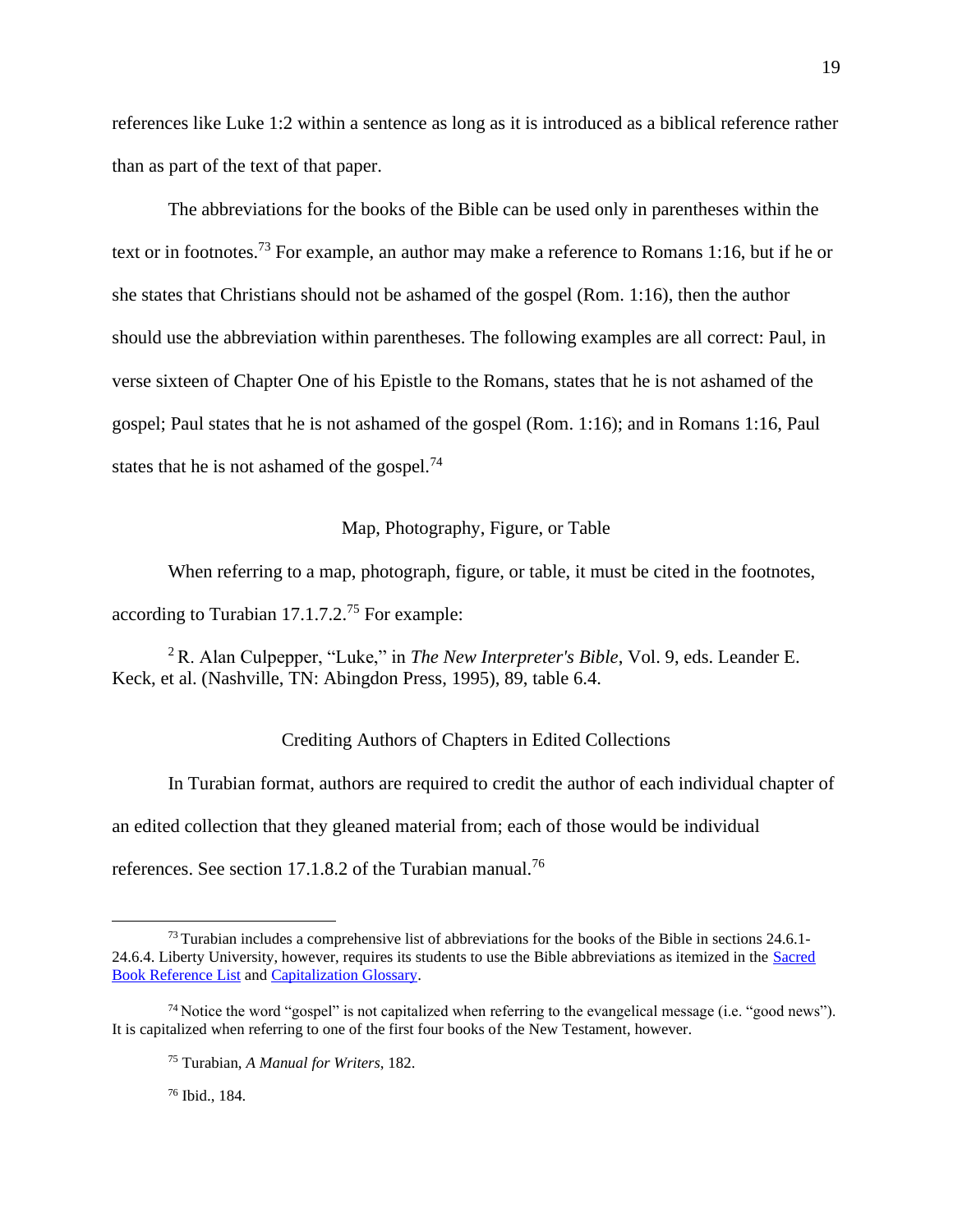#### Numbering

<span id="page-22-0"></span>Any number used in the text that is less than one hundred and any whole number of hundreds should be spelled completely within the body of the paper (one hundred, two hundred, etc.).<sup>77, 78</sup> Generally, if the number can be written with one or two words, it should be spelled completely. For numbers written with more than two words (i.e., 108 or 210), numerals should be used. However, one should never mix the styles. If any number used must be written with numerals, then all should be in the same style (i.e., 98, 108, 210, 300; not ninety-eight, 108, 210, three hundred). Of note here is an exception that when writing percentages in the text, write 98 percent or 100 percent, and so forth;<sup>79</sup> always using the numeral, but writing out "percent."

#### Permalinks

<span id="page-22-1"></span>Some resources have **permalinks** available. They may appear as a paperclip or linked-chains icon, or by the word Permalink. [This webpage](https://techterms.com/definition/permalink) explains more. The age of internet technology has significantly increased the number of resources available online, which trend is expected to continue. URLs based on DOIs are most reliable; use those whenever possible. If there is no DOI-based URL, use a permalink when available.<sup>80</sup> If one cannot find a viable URL that does not require log-on credentials, then omit the URL altogether and substitute the name of the database (i.e., ProQuest).<sup>81</sup> Note that URLs including "ezproxy" in them (as most of the URLs do from the Jerry Falwell Online Library) are not proper to include since those require

<sup>77</sup> Turabian, *A Manual for Writers*, 330-31.

<sup>&</sup>lt;sup>78</sup> The exception is within a footnote where all numeric numerals can be used (e.g. 100, 200, etc.).

<sup>79</sup> Turabian, *A Manual for Writers*, 332.

<sup>80</sup> Ibid., 145.

<sup>81</sup> Ibid.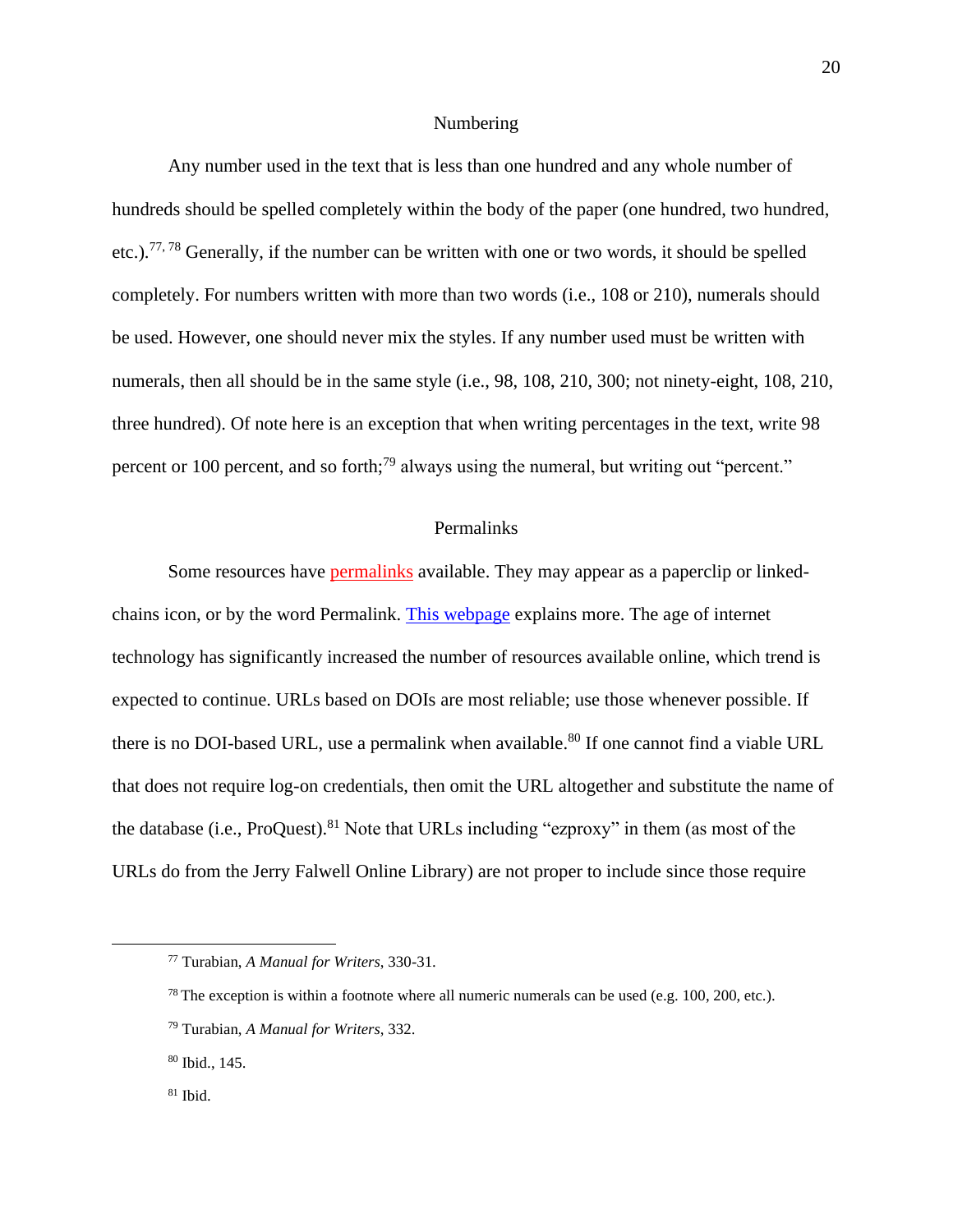log-on credentials. Instead, search scholar.google.com or the Internet to try to find a DOI or direct-URL that does not require log-on credentials; otherwise exclude the URL. Some DOIs obtained through the Jerry Falwell Online Library and other similar repositories have additional details that must be removed. For example, the DOI below was copied from the Jerry Falwell Online Library: [https://doi-org.ezproxy.liberty.edu/10.1177/1524838017742386.](https://doi-org.ezproxy.liberty.edu/10.1177/1524838017742386) The dash between doi-org would need to be replaced with a period and the content highlighted in green above would need to be omitted, so that the DOI was presented in simple URL format without the unnecessary data: [https://doi.org/10.1177/1524838017742386.](https://doi.org/10.1177/1524838017742386)

#### Turabian – Videos

<span id="page-23-0"></span>Formatting of videos and podcasts (such as used in Liberty University course lectures) in notes-bibliography style is addressed in section 17.10.3.3 of the Turabian manual.<sup>82</sup> See the examples in footnotes #64-65 above as well.

### Turabian – Ebooks with No Page Numbers

<span id="page-23-1"></span>Section 17.1.10 addresses electronic books, or ebooks.<sup>83</sup> For those electronic sources that [have no page numbers,](https://www-chicagomanualofstyle-org.ezproxy.liberty.edu/book/ed17/part3/ch14/psec022.html) cite the details necessary for the reader to locate that content in any version of that resource (i.e., chapter or section name or number), rather than citing app-specific location numbers (see footnote #84 below).<sup>84</sup>

<sup>82</sup> Turabian, *A Manual for Writers*, 210.

<sup>83</sup> Ibid., 186.

<sup>84</sup> Dave Earley and Rod Dempsey, *Disciple Making Is … : How to Live the Great Commission with Passion and Confidence* (Nashville: B&H Publishers, 2013), Chapter 2, "Start with Clarity," para.1, Kindle.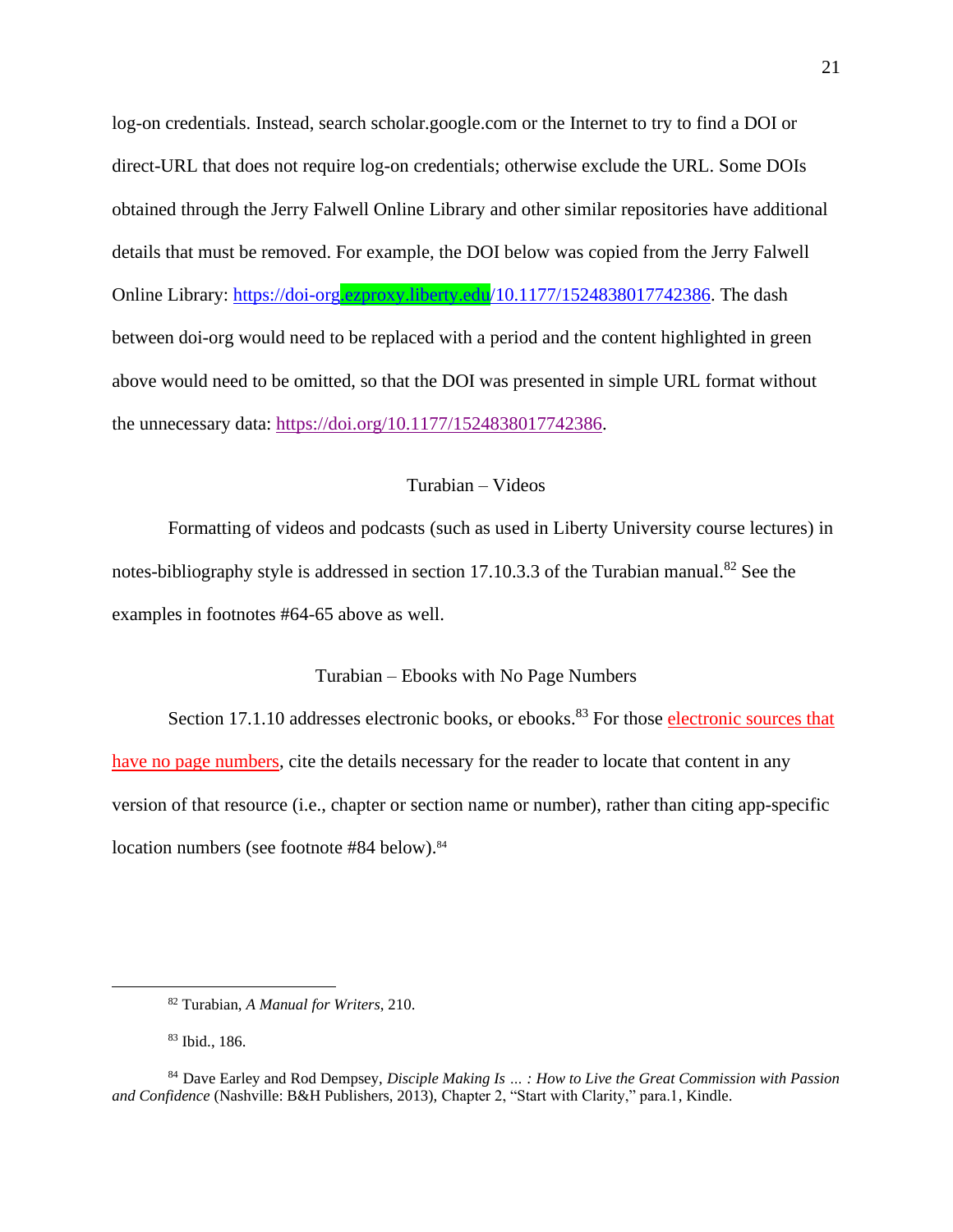## **Bibliography Entries and Tips**

<span id="page-24-0"></span>The bibliography list itself begins on a new page following the Conclusion, even though a great deal of room may be left on a final page. To do this, hold down the "Ctrl" key and then hit the "Enter" key, which will drop the cursor down to an entirely new page to start the bibliography. Type the word Bibliography, centered, in bold type, followed by one blank line. The bibliography is single-spaced but with an extra blank line (or 12-pt line space) inserted between each entry. Chapter 17 of the Turabian manual is dedicated to the various forms of bibliographic entries.<sup>85</sup>

The following depicts a bullet list summary of bibliography rules and parameters:

- Use the term *Bibliography* for the final list of bibliographic entries. Other terms such as *References* or *Works Cited* are not acceptable.
- Bold the title, center it, and begin a new page with normal page numbering.
- Use a one-half inch hanging indention for the second  $+$  line(s) of each.
- Use single-line spacing between (or 12-pt. line spacing after) entries.
- Only cite sources directly referenced in the body of the paper. Do not cite works that have only been consulted. For every bibliography entry, there should be a footnote and vice-versa.
- When including two or more works from the same author in the bibliography, Liberty University has opted to use eight underscore lines (  $\Box$  ) in place of the author's name for the second+ bibliography entries. There are three resources by Kenneth T. Jackson in the bibliography list of this paper. The first includes his name; the second and third have the underscored lines in place of that.
- Break the URL at a logical breaking point (after a period,  $/$ , etc.) to go to the next line. Do this by placing the cursor where it should break, then click Ctrl-Enter.
- When consulting an anthology where all the chapters are written by different authors, insert the inclusive page numbers of that particular chapter in the bibliographic entry. If citing from a book within a collection of books, also insert the inclusive page numbers of that particular book in the bibliographic entry.
- When citing an article from an online library/search engine, authors do not need to cite the search engine or article address if the article is in the same form as it would have been in a print journal (typically this can be discerned as the case if the online article is downloadable into a .pdf). If one does need to cite the link to the article, it is preferred to cite the article using the Digital Object Identifier (DOI). If no DOI is available, make sure to use a permalink rather than a link copied and pasted from the web browser's address bar. When signed into the Liberty University Jerry Falwell Library online using a

<sup>85</sup> Turabian, *A Manual for Writers*, 169-222.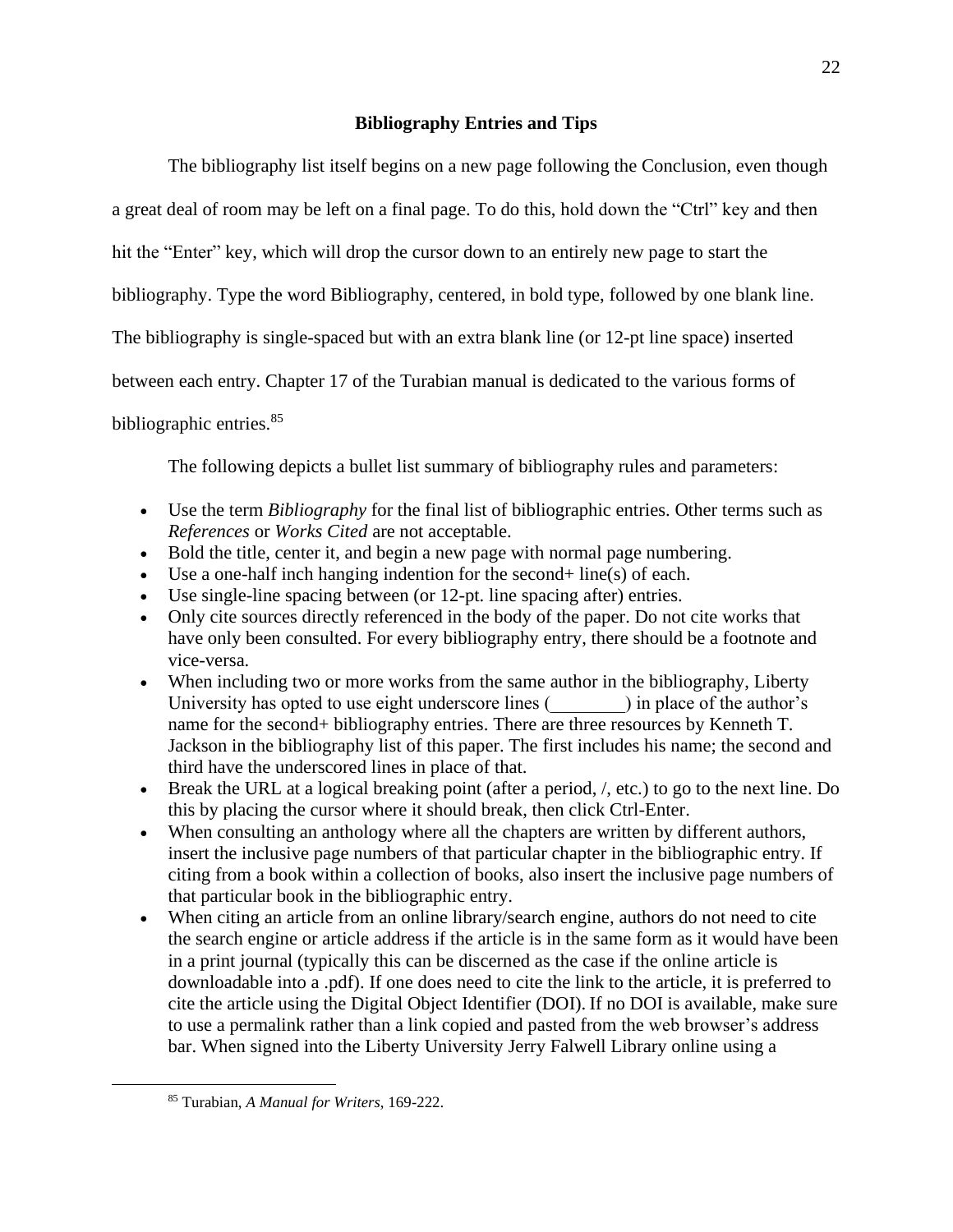username and password, then the address from the address bar will not work for anyone who does not have a Liberty University username/password.

- Italicize book titles; use quotation marks for article titles.
- Do not include the Bible in the bibliography. Since the Bible is considered a sacred work, cite it initially in the footnotes and subsequently in parenthetical references. For example, note the parenthetical reference in the following sentence: Christ declares his exclusive salvific value when he states, "I am the way, the truth, and the life" (John 14:6). The Bible reference is not included within the quotation marks because it is not a part of Christ's declaration. The period would come after the parenthesis because one cannot begin a new sentence without a period immediately preceding it.

### **Conclusion**

<span id="page-25-0"></span>The conclusion of a paper in Turabian style should reiterate the thesis (though not necessarily verbatim) and provide the audience with a concise summary of all the major points.<sup>86</sup> The importance of an effective conclusion cannot be overstated, as it frames the writer's closing thoughts and should provide a lasting impression on the reader.

 This is the last page of text in the body of the paper. Even though it only covers the first half of the page, drop down to the next page before beginning the bibliography. We invite Liberty University's online students to take advantage of the OWC's tutor-review services once they have their drafts written:<https://www.liberty.edu/online/casas/writing-center/> **—** click on the drop-down arrow next to Draft Reviews, then scroll down through the new content that pops up to the link to Request Tutoring.

<sup>86</sup> Turabian, *A Manual for Writers*, 111.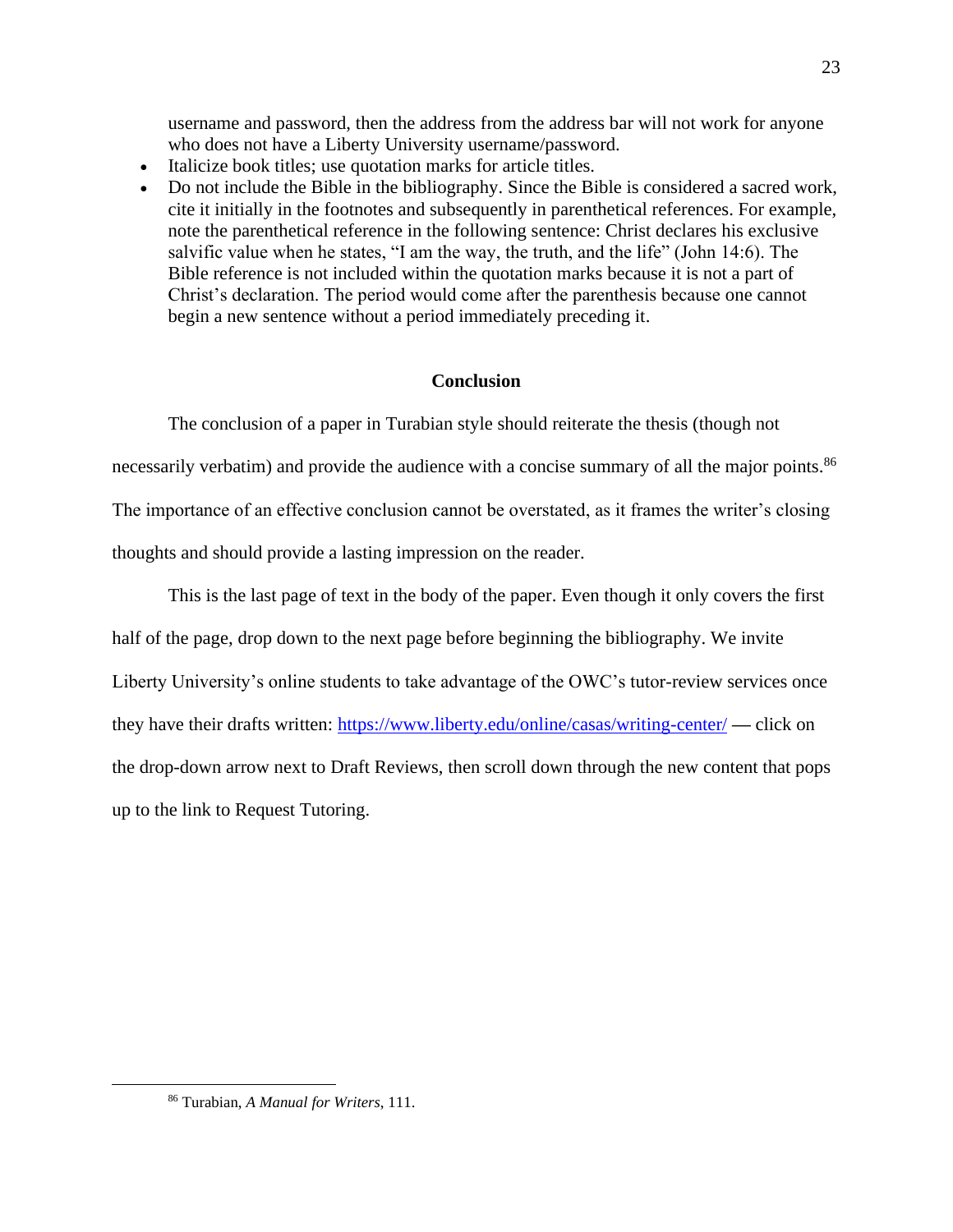#### **Bibliography**

- <span id="page-26-0"></span>Bacon, Kelsie. *How to Get Famous: The Importance of a Delicious Last Name*. New York: Fake Publishing Publishers, 2013. ProQuest Ebrary.
- Baggett, David, and Jerry L. Walls. *Good God: The Theistic Foundations of Morality*. New York: Oxford University Press, 2011.
- Curtis, Carolyn. *Farm Work*. September 8, 1999. Shreve, OH. In author's possession.
- *Delegates to Congress: Letters of Delegates to Congress*, 1774-1789. Vol. 1. August 1774- August 1775. Electronic Text Center, University of Virginia Library. [http://etext.](http://etext.virginia.edu/toc/modeng/public/DelVol01.html) [virginia.edu/toc/modeng/public/DelVol01.html](http://etext.virginia.edu/toc/modeng/public/DelVol01.html)*.*
- Doniger, Wendy. *Splitting the Difference*. Chicago: University of Chicago Press, 1999.
- Doyle, Brian. "Howling Like Dogs: Metaphorical Language in Psalm 59." Paper presented at the annual international meeting for the Society of Biblical Literature, Berlin, Germany, June 19–22, 2002.
- Earley, Dave, and Rod Dempsey. *Disciple Making Is . . . : How to Live the Great Commission with Passion and Confidence.* Nashville: B&H Publishers, 2013, Kindle.
- Fiebold, Alex, Sarah Gray, and Stan Swallows. *Purpose for the Season*. King's Landing: Castamere Publishing, 2018.
- Hamer, Philip, et al., eds. *The Papers of Henry Laurens*, 16 Vols. Columbia, SC: University of South Carolina Press, 1969-2003.
- Hlatky, Mark A., Derek Boothroyd, Eric Vittinghoff, Penny Sharp, and Mary A. Whooley. "Quality-of-Life and Depressive Symptoms in Postmenopausal Women after Receiving Hormone Therapy: Results from the Heart and Estrogen/Progestin Replacement Study (HERS) Trial." *Journal of the American Medical Association* 287, no. 5 (February 2002): 8-33. [https://jamanetwork.com/journals/jama/fullarticle/194612.](https://jamanetwork.com/journals/jama/fullarticle/194612)
- Jackson, Kenneth T. "All the World's a Mall: Reflections on the Social and Economic Consequences of the American Shopping Center." *American Historical Review* (October 1996): 1111-1121.

\_\_\_\_\_\_\_\_. *Crabgrass Frontier: The Suburbanization of the United States*. New York: Oxford University Press, 1985.

\_\_\_\_\_\_\_\_. "Reflections on the Consolidation of New York." *New York Law School Law Review* XLII (1998): 713-721.

Lattimore, Richmond, trans. *The Iliad of Homer.* Chicago: University of Chicago Press, 1951.